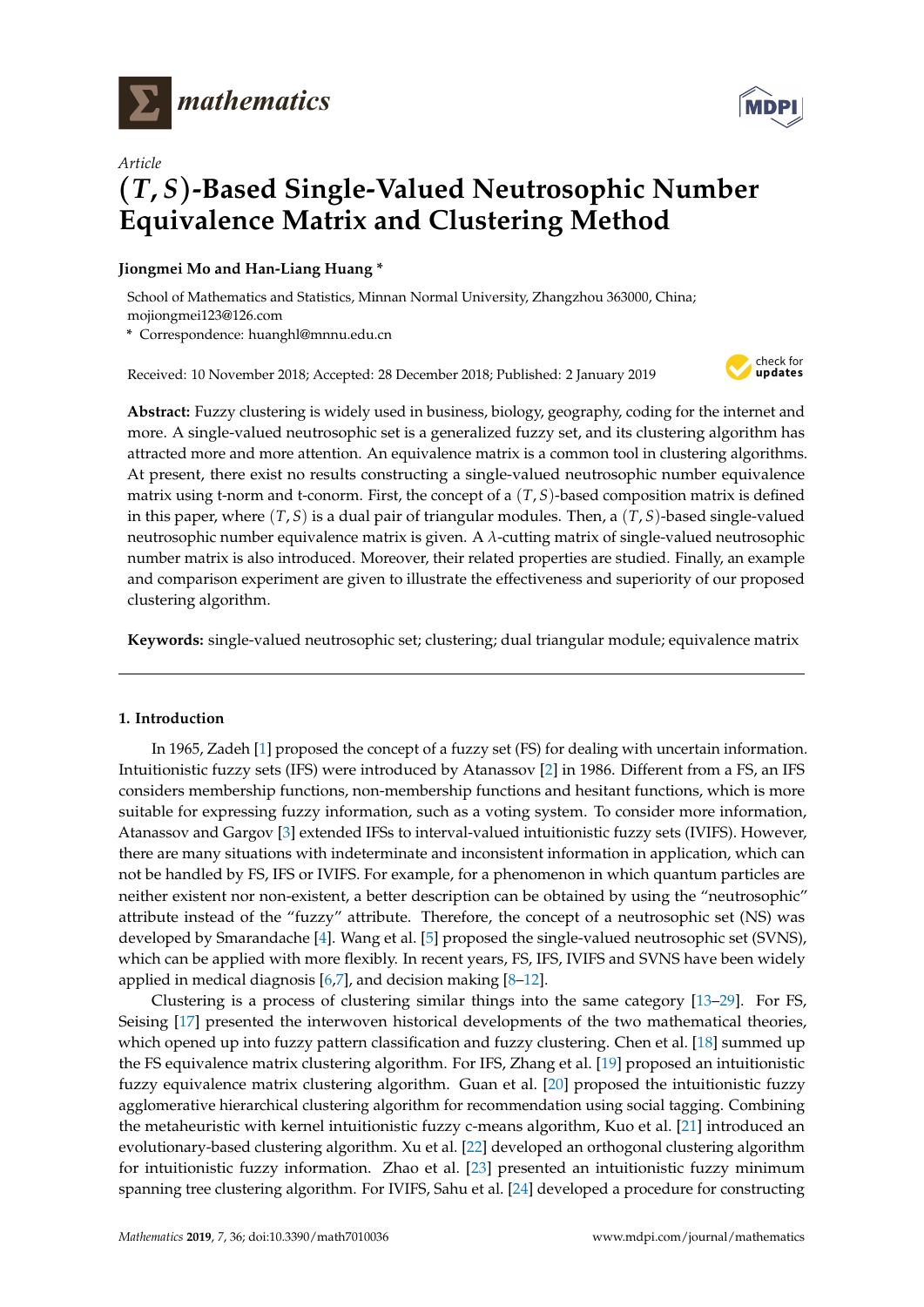clustering algorithm in IVIFS. For SVNS, Ye [\[26\]](#page-14-16) developed a fuzzy equivalence matrix clustering algorithm for SVNS. Guo et al. [\[27\]](#page-14-17) presented a novel image segmentation algorithm based on neutrosophic c-means clustering and the indeterminacy filtering method. Ali et al. [\[28\]](#page-14-18) proposed a SVNS orthogonal algorithm for segmentation of dental X-Ray images. Ye [\[29\]](#page-14-6) introduced a minimum spanning tree clustering algorithm in SVNS.

The triangular module [\[30–](#page-15-0)[32\]](#page-15-1) is a useful integration tool and is widely used in information integration and clustering. Based on the triangular module, the IFS operation principle [\[33\]](#page-15-2), the specific intuitionistic fuzzy aggregation operator [\[34\]](#page-15-3), the generalized intuitionistic fuzzy interactive geometric interaction operator [\[35\]](#page-15-4), the intuitionistic fuzzy heronian mean operator [\[36\]](#page-15-5), the single-valued neutrosophic number weighted averaging operator and the weighted geometric operator [\[37\]](#page-15-6) are given by many researchers. Huang [\[38\]](#page-15-7) introduced the (*T*, *S*)-based IVIF composition matrix, the (*T*, *S*)-based IVIF equivalence matrix and its application for clustering, where (*T*, *S*) is a dual triangular module.

At present, no one has studied the construction of an equivalence matrix based on the dual triangular module under an SVNS environment. Therefore, the main work of this paper is to propose the operation of the (*T*, *S*)-based composition matrix and (*T*, *S*)-based single-valued neutrosophic number equivalence matrix. By comparing with the methods in the literature [\[18,](#page-14-8)[19,](#page-14-9)[28\]](#page-14-18), our method has the following advantages: (1) The classification results are stable when  $\lambda$  is in a certain range. (2) The methods of the literature [\[18,](#page-14-8)[19\]](#page-14-9) can only divide objects into three classifications, and the method of literature [\[28\]](#page-14-18) can only divide objects into four classifications, while our clustering algorithm can divide objects into five classifications. (3) Many existing composition matrices are fuzzy matrix, while our proposed composition matrix is a single-valued neutrosophic number matrix, which can better preserve the primitiveness of the data.

The structure of the paper is as follows: In Section [2,](#page-1-0) some basic notions, operations and relations are reviewed. In Section [3,](#page-3-0) in the SVNS environment, the concepts of (*T*, *S*)-based composition matrix and (*T*, *S*)-based single-valued neutrosophic number equivalence matrix are defined, where (*T*, *S*) is a dual pair of triangular module. Their properties are investigated. In Section [4,](#page-9-0) a clustering algorithm with (*T*, *S*)-based single-valued neutrosophic number equivalence matrix is proposed. In Section [5,](#page-10-0) we give a numerical example to illustrate the effectiveness of the proposed method. Compared with other existing methods, our method has better classification ability and more reasonable classification results. In Section [6,](#page-13-4) we conclude this paper.

# <span id="page-1-0"></span>**2. Preliminaries**

In this section, we briefly introduce some of the basic definitions to be used in this paper. To facilitate reading, some concepts are abbreviated in this paper.

FS: fuzzy set FEM: fuzzy equivalence matrix IFS: intuitionistic fuzzy set IVIFS: interval-valued intuitionistic fuzzy set IFEM: intuitionistic fuzzy equivalence matrix NS: neutrosophic set SVNS: single-valued neutrosophic set SVNN: single-valued neutrosophic number SVNNM: single-valued neutrosophic number matrix SVNNSM: single-valued neutrosophic number similarity matrix (*T*, *S*)-SVNNEM: (*T*, *S*)-based single-valued neutrosophic number equivalence matrix

The NS was proposed in 1995 by Smarandache.

**Definition 1** ([\[4\]](#page-13-3))**.** *Let X be a universe of discourse, with a generic element in X denoted by x. A NS A in X is*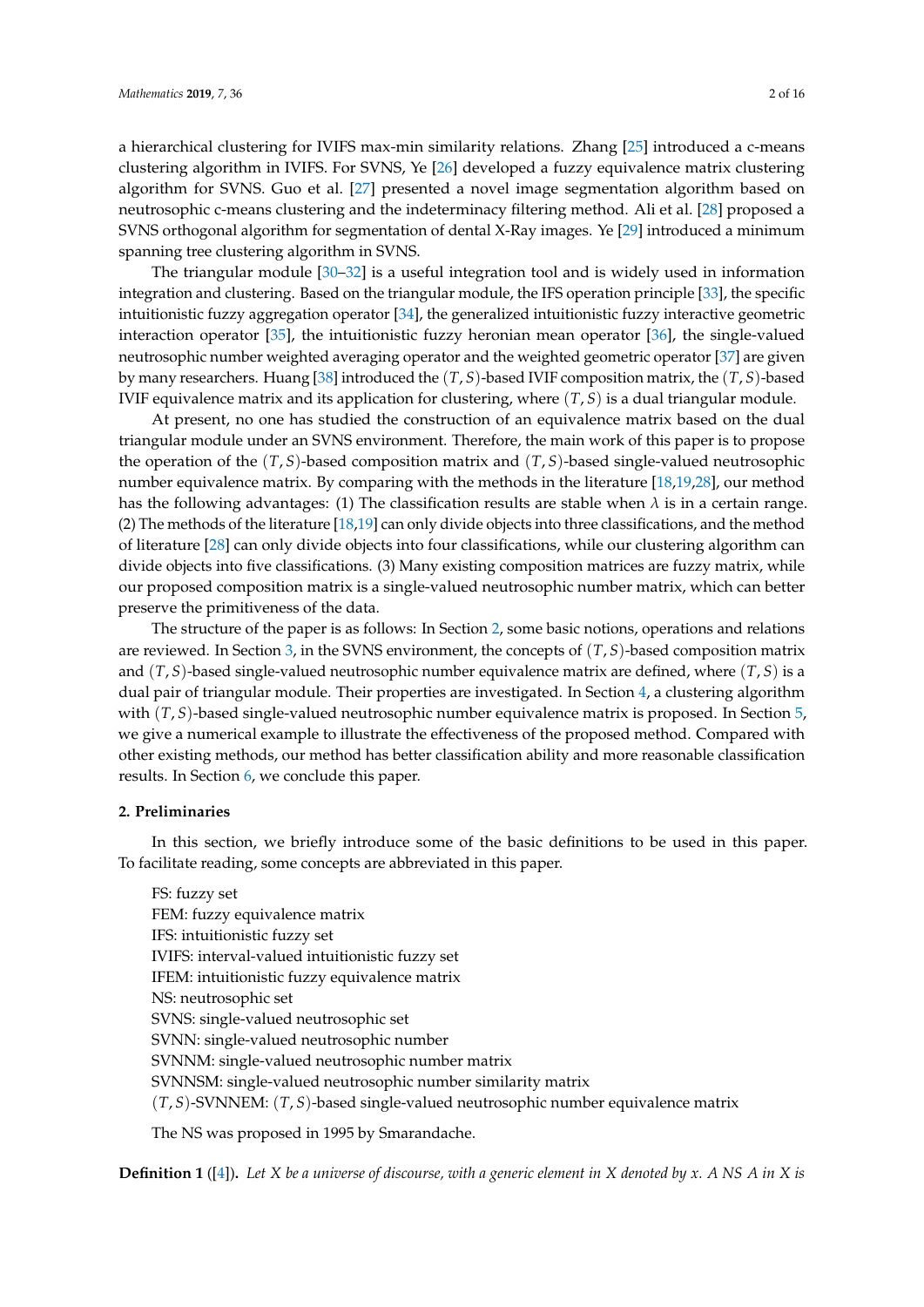$$
A(x) = \langle x | (t_A(x), i_A(x), f_A(x)) \rangle,
$$

*where*  $t_A(x)$  *denotes the truth-membership function,*  $i_A(x)$  *denotes the indeterminacy-membership function, and*  $f_A(x)$  *denotes the falsity-membership function.*  $t_A(x)$ , *i*<sub>A</sub>(*x*), *and*  $f_A(x)$  *are real standard or nonstandard* subsets of  $]$ <sup>-</sup>0,1<sup>+</sup>[. There is no limitation on the sum of  $t_A(x)$ ,  $i_A(x)$ , and  $f_A(x)$ , so  $^-0 \le t_A(x) + i_A(x) +$  $f_A(x) \leq 3^+$ .

To apply the NS, Wang et al. developed the concept of SVNS. Some relationships of SVNSs were discussed.

**Definition 2** ([\[5\]](#page-14-0))**.** *Let X be a universe of discourse, with a generic element in X denoted by x. A SVNS A in X is depicted by the following:*

$$
A(x) = \langle x | (t_A(x), i_A(x), f_A(x)) \rangle,
$$

*where*  $t_A(x)$  *denotes the truth-membership function,*  $i_A(x)$  *denotes the indeterminacy-membership function,* and  $f_A(x)$  denotes the falsity-membership function. For each point x in X, we have  $t_A(x)$ ,  $i_A(x)$ ,  $f_A(x) \in [0,1]$ *and*  $0 \le t_A(x) + i_A(x) + f_A(x) \le 3$ . For convenience, we can use  $\alpha = (t, i, f)$  to represent a SVNN.

**Definition 3** ([\[5\]](#page-14-0)). Let  $A = \{ \langle x, t_A(x), i_A(x), f_A(x) \rangle | x \in X \}$  and  $B = \{ \langle x, t_B(x), i_B(x), f_B(x) \rangle | x \in X \}$ *be two SVNSs. The following relations hold:*

- (1) *Inclusion:*  $A \subseteq B$  *if only if*  $t_A(x) \le t_B(x)$ *,*  $i_A(x) \ge i_B(x)$ *,*  $f_A(x) \ge f_B(x)$ *.*
- *(2) Complement:*  $A^c = \{ \langle x, f_A(x), 1 i_A(x), t_A(x) \rangle | x \in X \}.$
- (3) Union:  $A \cup B = \{ \langle x, t_A(x) \vee t_B(x), i_A(x) \wedge i_B(x), f_A(x) \wedge f_B(x) \rangle | x \in X \}.$
- (4) Intersection:  $A \cap B = \{ \langle x, t_A(x) \wedge t_B(x), i_A(x) \vee i_B(x), f_A(x) \vee f_B(x) \rangle \mid x \in X \}.$

In order to develop SVNNSM, the neutrosophic number similarity relation and similarity matrix are reviewed.

**Definition 4** ([\[28\]](#page-14-18))**.** *Let A and B be two NSs. The following*

$$
R = \{ \langle (a,b), t_R(a,b), i_R(a,b), f_R(a,b) \rangle \, | a \in A, b \in B \}
$$

*is called a neutrosophic relation, where*  $t_R$  :  $A \times B \rightarrow [0,1], i_R$  :  $A \times B \rightarrow [0,1], f_R$  :  $A \times B \rightarrow [0,1]$ ;  $0 \le t_R(a, b) + i_R(a, b) + f_R(a, b) \le 3$ , for any  $(a, b) \in A \times B$ .

**Definition 5** ([\[28\]](#page-14-18))**.** *Let A and B be two NSs and R be a neutrosophic relation. If*

*(a)*  $(Reflexivity) \, t_R(a, a) = 1, i_R(a, a) = 0, f_R(a, a) = 0, for any  $a \in A$ ;$ 

(b) *(Symmetry)* 
$$
t_R(a,b) = t_R(b,a), i_R(a,b) = i_R(b,a), f_R(a,b) = f_R(b,a),
$$
 for any  $(a,b) \in A \times B$ .

*Then R is called a neutrosophic similarity relation.*

**Definition 6** ([\[28\]](#page-14-18))**.** *Given A and B be two NSs on a universe U and R is a neutrosophic similarity relation.* A matrix  $M = (r_{pq})_{n \times n}$  is called a neutrosophic similarity matrix if  $r_{pq} = R(y_p, y_q)$ , where p, q = 1, 2, ..., n *and*  $t_{pa}$ ,  $i_{pa}$ ,  $f_{pa}$  are the truth, indeterminacy and falsehood membership values of an element  $(y_p, y_q) \in A \times B$ respectively. Equivalently,  $R(y_p, y_q) = (t_{pq}, i_{pq}, f_{pq})$  that implies  $r_{pq} = (t_{pq}, i_{pq}, f_{pq})$ .

The above introduction can be extended to the following conclusion.

If  $p_{ij} = (t_{ij}, i_{ij}, f_{ij})(i, j = 1, 2, ..., n)$  are SVNNs, then  $P = (p_{ij})_{n \times n}$  is called a SVNNM, where  $p_{ii} = (t_{ii}, i_{ii}, f_{ii})(i, j = 1, 2, ..., n)$ . Further, if *P* satisfies the following conditions:

(1) Reflexivity:  $p_{ii} = (1, 0, 0)(i = 1, 2, ..., n);$ 

(2) Symmetry:  $p_{ij} = p_{ij}$ , i.e.,  $(t_{ij}, i_{ij}, f_{ij}) = (t_{ij}, i_{ij}, f_{ij})(i, j = 1, 2, ..., n)$ .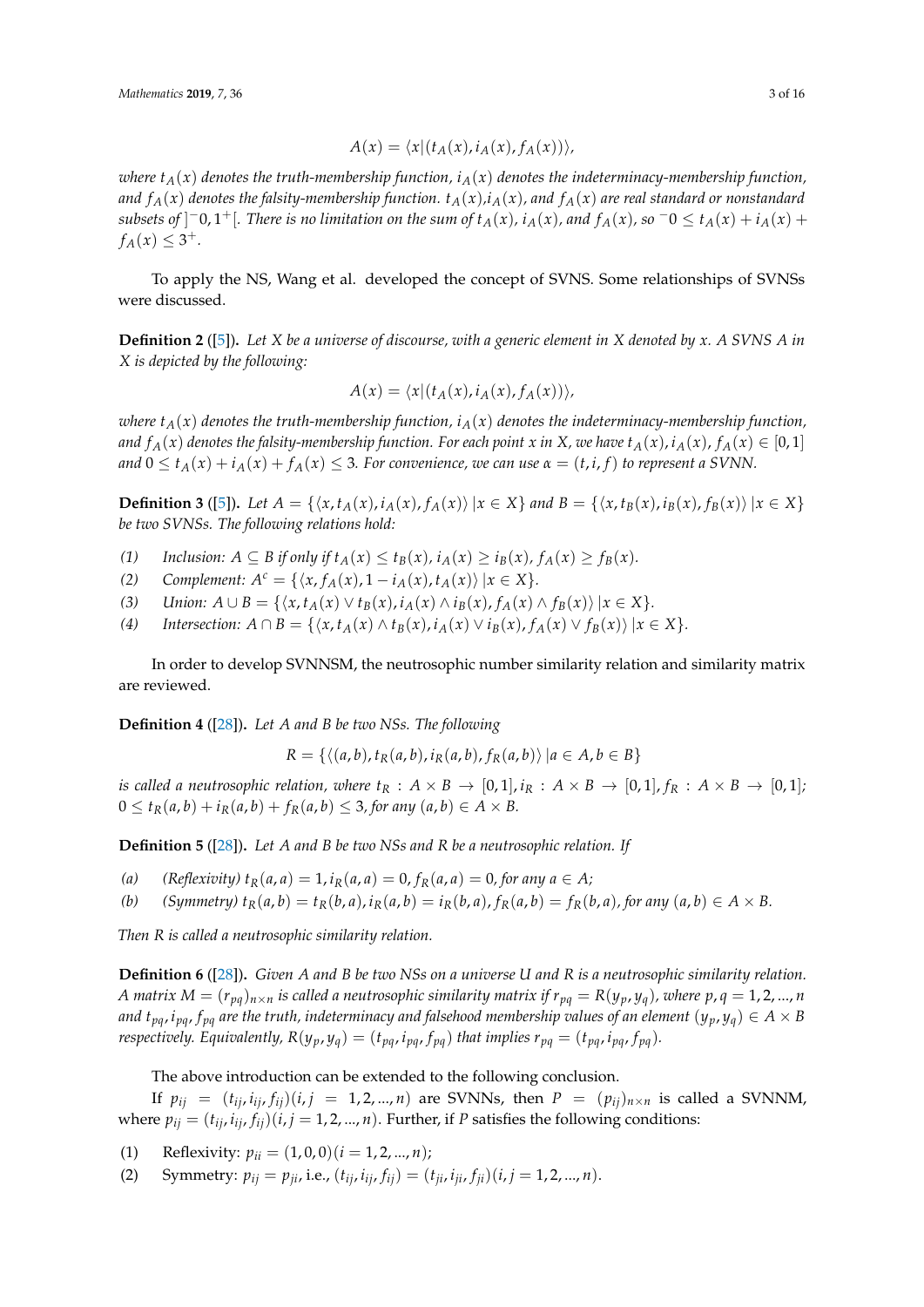Then *P* is a SVNNSM.

Klir and Yuan proposed the t-norm and t-conorm in 1995.

**Definition 7** ([\[30\]](#page-15-0)). *A function*  $T : [0,1] \times [0,1] \rightarrow [0,1]$  *is called a triangular norm, if it satisfies the following conditions:*

- $T(0,0) = 0, T(1,1) = 1;$
- (2)  $T(x, y) = T(y, x)$ , for any x and y;
- (3)  $T(x, T(y, z)) = T(T(x, y), z)$ , for any *x*, *y* and *z*;
- (4) *if*  $x_1 \le x_2, y_1 \le y_2$ , then  $T(x_1, y_1) \le T(x_2, y_2)$ .

Furthermore, for any  $a \in [0, 1]$ , *T* is a t-norm if  $T(a, 1) = a$ , *T* is a t-conorm if  $T(0, a) = a$ . In this paper, denote *T*, *S* as the t-norm and t-conorm, respectively.

<span id="page-3-2"></span>**Lemma 1** ([\[31\]](#page-15-8)). For any  $x, y \in [0, 1]$ , we have

- *(1)* 0 ≤ *T*(*x*, *y*) ≤ *x* ∧ *y* ≤ 1, *that is T* ≤ ∧ *and T*(0, *y*) = 0*;*
- *(2)*  $0 \le x \vee y \le S(x, y) \le 1$ , that is  $\vee \le S$  and  $S(1, y) = 1$ .

**Definition 8** ([\[31\]](#page-15-8)). Let  $x \in [0,1]$ ,  $x' = 1 - x$  is the complement of x. If T and S satisfy  $T(x,y)' = S(x',y')$ , *for any x,y*∈ [0, 1]*, then T and S is called a dual pair of triangular module.*

Following, we call a dual pair of triangular modules as a dual triangular module for short, denoted by  $(T, S)$ .

Further, based on a dual triangular module, Smarandache proposed the concepts of generalized union and intersection.

<span id="page-3-1"></span>**Definition 9** ([\[32\]](#page-15-1)). Let  $\alpha_i = (t_i, i_i, f_i)$  ( $i = 1, 2$ ) be any two SVNNs, then the generalized union and *intersection are defined as follows:*

- $\alpha_1 \sqcup \alpha_2 = (S(t_1, t_2), T(i_1, i_2), T(f_1, f_2));$
- $\alpha_1 \sqcap \alpha_2 = (T(t_1, t_2), S(i_1, i_2), S(f_1, f_2)).$

Several commonly used dual triangular modules are listed below:

- (1) Type I (min and max t-norm and t-conorm):  $T(a, b) = min(a, b)$ ,  $S(a, b) = max(a, b)$ ;
- (2) Type II (Algebraic t-norm and t-conorm):  $T(a, b) = ab$ ,  $S(a, b) = a + b ab$ ;
- (3) Type III (Einstein t-norm and t-conorm):  $T(a, b) = \frac{ab}{1+(1-a)(1-b)}, S(a, b) = \frac{a+b}{1+ab}$ ;
- (4) Type IV (Hamacher t-norm and t-conorm):  $T(a,b) = \frac{ab}{\gamma + (1-\gamma)(a+b-ab)}$ ,  $S(a,b) =$  $\frac{a+b-ab-(1-\gamma)ab}{1-(1-\gamma)ab}$  ( $\gamma \in (0,+\infty)$ ).

Based on Definition [9](#page-3-1) and the dual triangular modules of the type I-IV, the corresponding generalized union and intersection are expressed as:  $α_1 ⊥_w α_2$ ,  $α_1 ∩_w α_2(w = I, II, III, IV)$ .

# <span id="page-3-0"></span>**3. Main Results**

In this section, we first study some properties of generalized unions and intersections. Moreover, we introduce the concept of a (*T*, *S*)-based SVNN composition matrix and investigate its properties. Finally, we develop the *λ*-cutting matrix and the (*T*, *S*)-SVNNEM. Their relationship is also studied.

# *3.1. Some Properties of Generalized Unions and Intersections*

The properties of generalized unions and intersections have not been studied in literature [\[32\]](#page-15-1). So we first investigate some properties of generalized unions and intersections.

Some operational properties of generalized unions and intersections are proposed in Theorem [1.](#page-4-0)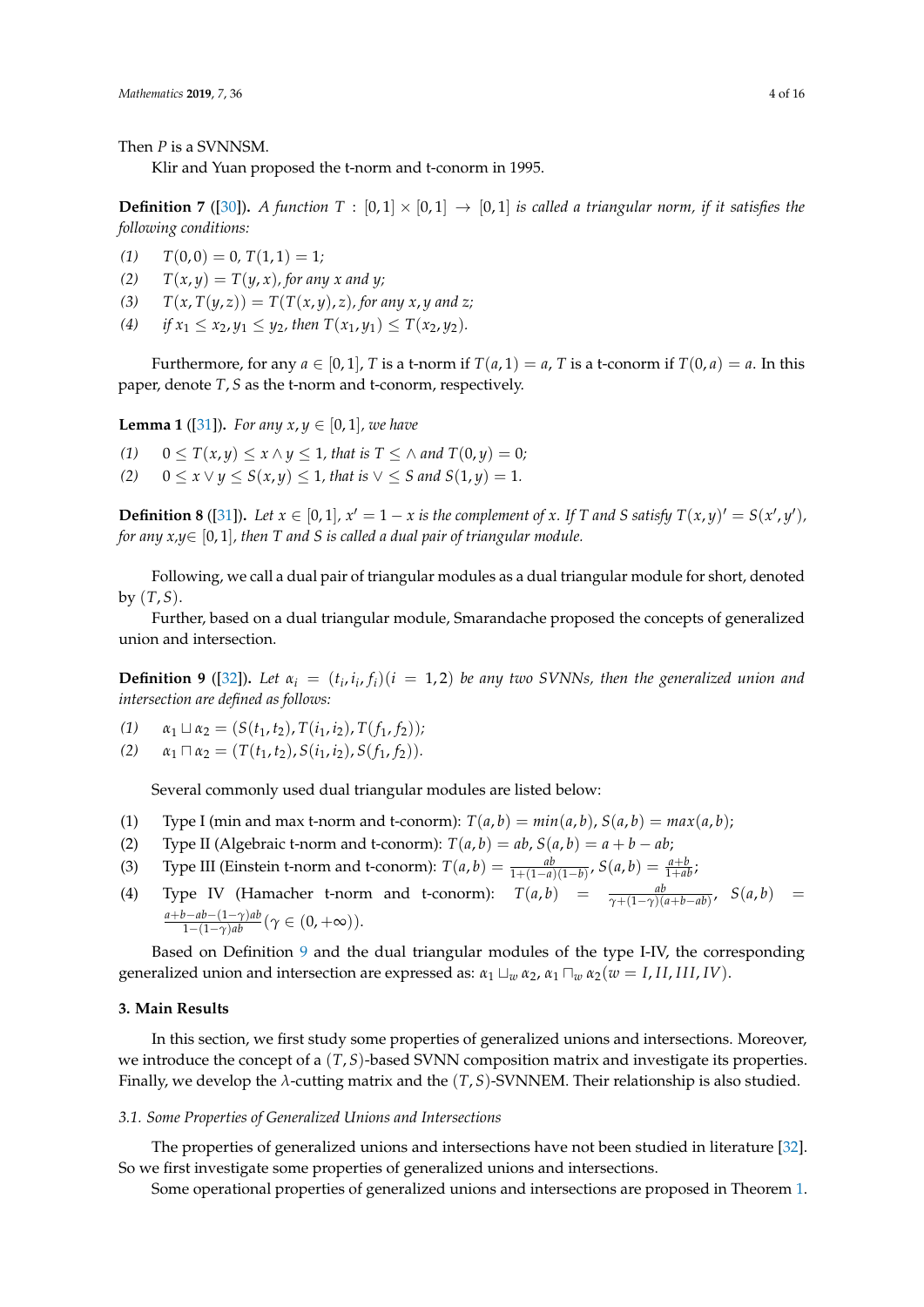<span id="page-4-0"></span>**Theorem 1.** Let  $\alpha_i = (t_i, i_i, f_i)$  ( $i = 1, 2, 3$ ) be any three SVNNs, then

- $\alpha_1 \sqcup \alpha_2 = \alpha_2 \sqcup \alpha_1;$
- $\alpha_1 \sqcap \alpha_2 = \alpha_2 \sqcap \alpha_1;$
- (3)  $(\alpha_1 \sqcup \alpha_2) \sqcup \alpha_3 = \alpha_1 \sqcup (\alpha_2 \sqcup \alpha_3);$
- $(4)$   $(\alpha_1 \sqcap \alpha_2) \sqcap \alpha_3 = \alpha_1 \sqcap (\alpha_2 \sqcap \alpha_3);$
- (5)  $(\alpha_1 \sqcup \alpha_2)^c = \alpha_1^c \sqcap \alpha_2^c$
- (6)  $(\alpha_1 \sqcap \alpha_2)^c = \alpha_1^c \sqcup \alpha_2^c.$

**Proof.** (1) and (2) are obvious. We only prove (3) and (5). The proofs of (4) and (6) are analogous.  $(3)$   $(\alpha_1 \sqcup \alpha_2) \sqcup \alpha_3 = (S(t_1, t_2), T(i_1, i_2), T(f_1, f_2)) \sqcup (t_3, i_3, f_3)$ 

$$
= (S(S(t_1, t_2), t_3), T(T(t_1, t_2), t_3), T(T(f_1, f_2), f_3))
$$
  
\n
$$
= (S(t_1, S(t_2, t_3)), T(t_1, T(t_2, t_3)), T(T(f_1, f_2), f_3))
$$
  
\n
$$
= \alpha_1 \sqcup (\alpha_2 \sqcup \alpha_3)
$$
  
\n(5)  $(\alpha_1 \sqcup \alpha_2)^c = (S(t_1, t_2), T(t_1, t_2), T(f_1, f_2))^c = (T(f_1, f_2), 1 - T(t_1, t_2), S(t_1, t_2)).$   
\n $\alpha_1^c \sqcap \alpha_2^c = (f_1, 1 - i_1, t_1) \sqcap (f_2, 1 - i_2, t_2)$   
\n
$$
= (T(f_1, f_2), S(1 - i_1, 1 - i_2), S(t_1, t_2))
$$
  
\n
$$
= (T(f_1, f_2), 1 - T(i_1, i_2), S(t_1, t_2))
$$
  
\n
$$
= (\alpha_1 \sqcup \alpha_2)^c
$$
  
\nTherefore,  $\Box$ 

Therefore, we complete the proof.  $\Box$ 

Based on (5) and (6) in Theorem [1,](#page-4-0) we have Corollary [1.](#page-4-1)

<span id="page-4-1"></span>**Corollary 1.** *If*  $\{A_\tau : \tau \in \Lambda\}(\Lambda = \{1, 2, ..., n\})$  *is a set of SVNNs, then* 

(1) 
$$
(\sqcup_{\tau=1}^{n} \alpha_{\tau})^{c} = \sqcap_{\tau=1}^{n} \alpha_{\tau}^{c};
$$
  
(2) 
$$
(\sqcap_{\tau=1}^{n} \alpha_{\tau})^{c} = \sqcup_{\tau=1}^{n} \alpha_{\tau}^{c}.
$$

**Theorem 2.** Let  $\alpha_1, \alpha_2, \alpha_3$  be any three SVNNs, for type I dual triangular module, that is  $T(a, b)$  =  $min(a, b)$ ,  $S(a, b) = max(a, b)$ , the following equations hold.

- *(1)*  $(\alpha_1 \sqcup_1 \alpha_2) \sqcap_1 \alpha_3 = (\alpha_1 \sqcap_1 \alpha_3) \sqcup_1 (\alpha_2 \sqcap_1 \alpha_3);$
- *(2)*  $(\alpha_1 \sqcap_1 \alpha_2) \sqcup_1 \alpha_3 = (\alpha_1 \sqcup_1 \alpha_3) \sqcap_1 (\alpha_2 \sqcup_1 \alpha_3).$

**Proof.** According to Definition [9,](#page-3-1) when  $T(a, b) = min(a, b)$ ,  $S(a, b) = max(a, b)$ , we obtain

 $(1)$   $(\alpha_1 \sqcup_I \alpha_2)$   $\sqcap_I \alpha_3$  $=$   $(min{max{t_1, t_2}, t_3}, max{min{i_1, i_2}, i_3}, max{min{f_1, f_2}, f_3})$  $=$   $\{max\{min\{t_1, t_3\}, min\{t_2, t_3\}\}, min\{max\{i_1, i_3\}, max\{i_2, i_3\}\},$  $min\{max\{f_1, f_3\}, max\{f_2, f_3\}\})$  $= (\alpha_1 \sqcap_I \alpha_3) \sqcup_I (\alpha_2 \sqcap_I \alpha_3).$ 

and

 $(2)$   $(\alpha_1 \sqcap_I \alpha_2)$   $\sqcup_I \alpha_3$  $=$   $(max{min{t_1, t_2}, t_3}, min{max{i_1, i_2}, i_3}, min{max{f_1, f_2}, f_3})$  $=$   $(min{max{t_1, t_3}, max{t_2, t_3}, max{min{i_1, i_3}, min{i_2, i_3}}$  $max{min{f_1, f_3}, min{f_2, f_3}})$  $= (\alpha_1 \sqcup_I \alpha_3) \sqcap_I (\alpha_2 \sqcup_I \alpha_3).$ Therefore, we complete the proof.  $\square$ 

For type II-IV dual triangular module,  $(\alpha_1 \sqcup \alpha_2) \sqcap \alpha_3 = (\alpha_1 \sqcap \alpha_3) \sqcup (\alpha_2 \sqcap \alpha_3)$  and  $(\alpha_1 \sqcap \alpha_2) \sqcup \alpha_3 =$  $(\alpha_1 \sqcup \alpha_3) \sqcap (\alpha_2 \sqcup \alpha_3)$  do not hold. See Example [1.](#page-4-2)

<span id="page-4-2"></span>**Example 1.** *Let*  $\alpha_1 = (0.7, 0.4, 0.1)$ ,  $\alpha_2 = (0.5, 0.3, 0.3)$ ,  $\alpha_3 = (0.4, 0.8, 0.2)$  *be three SVNNs.*  $If T(a, b) = ab, S(a, b) = a + b - ab,$  then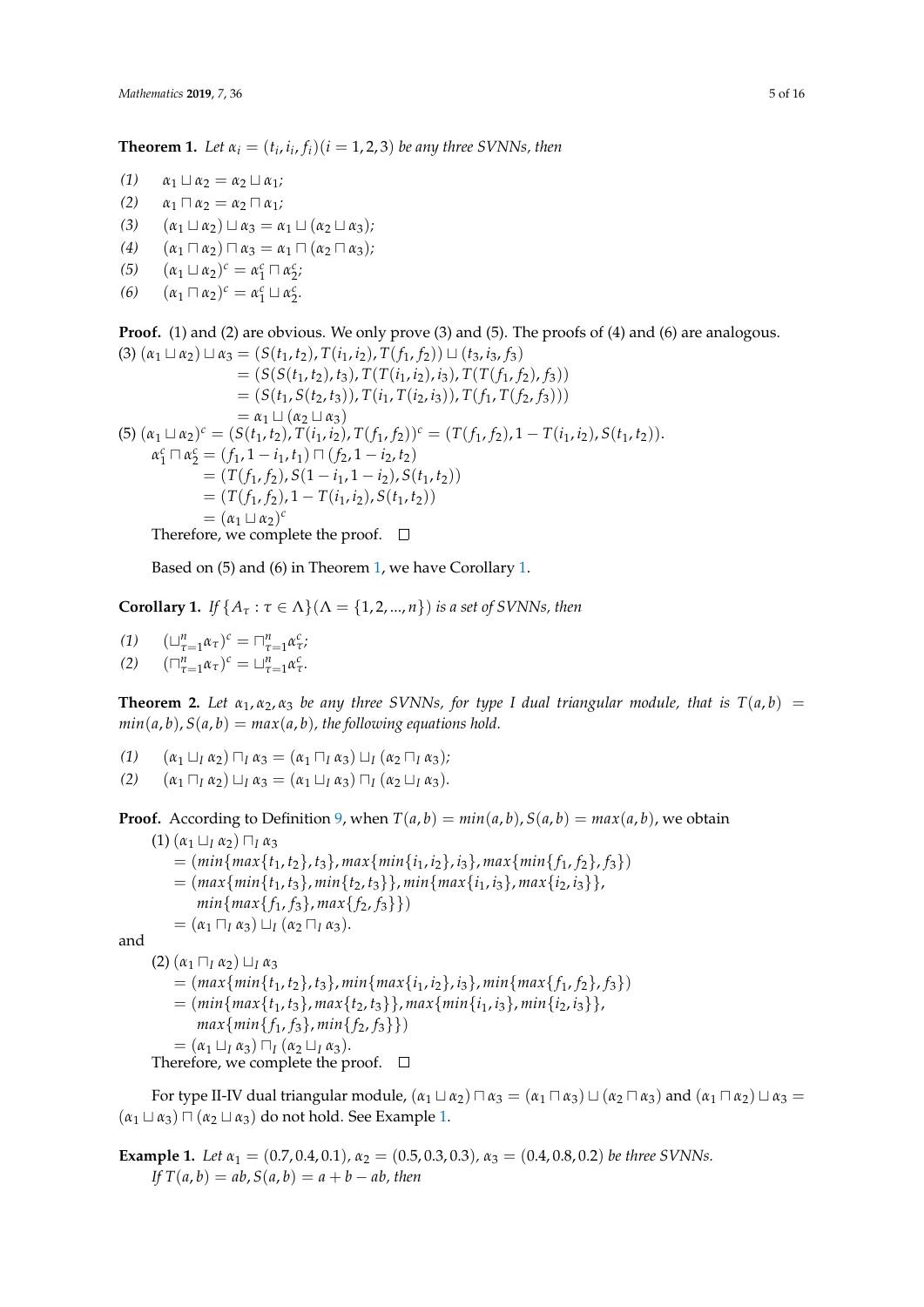$(\alpha_1 \sqcup_{II} \alpha_2) \sqcap_{II} \alpha_3 = (0.34, 0.824, 0.224) \neq (0.424, 0.7568, 0.1232) = (\alpha_1 \sqcap_{II} \alpha_3) \sqcup_{II} (\alpha_2 \sqcap_{II} \alpha_3).$  $(\alpha_1 \cap_{I} \alpha_2) \cup_{I} \alpha_3 = (0.61, 0.464, 0.074) \neq (0.574, 0.4832, 0.0788) = (\alpha_1 \cup_{I} \alpha_3) \cap_{I} (\alpha_2 \cup_{I} \alpha_3).$ 

If 
$$
T(a, b) = \frac{ab}{1 + (1 - a)(1 - b)}
$$
,  $S(a, b) = \frac{a + b}{1 + ab}$ , then

 $(\alpha_1 \sqcup_{III} \alpha_2) \sqcap_{III} \alpha_3 = (0.3333, 0.4687, 0.2351) \neq (0.3773, 0.7983, 0.101) = (\alpha_1 \sqcap_{III} \alpha_3) \sqcup_{III} (\alpha_2 \sqcap_{III} \alpha_3).$  $(\alpha_1 \Box_{III} \alpha_2) \Box_{III} \alpha_3 = (0.6279, 0.4651, 0.0521) \neq (0.6227, 0.4681, 0.0501) = (\alpha_1 \Box_{III} \alpha_3) \Box_{III} (\alpha_2 \Box_{III} \alpha_3).$ 

If 
$$
T(a, b) = \frac{ab}{\gamma + (1 - \gamma)(a + b - ab)}
$$
,  $S(a, b) = \frac{a + b - ab - (1 - \gamma)ab}{1 - (1 - \gamma)ab}$ ,  $\lambda = 4$ , then

 $(\alpha_1 \sqcup_{IV} \alpha_2) \sqcap_{IV} \alpha_3 = (0.3276, 0.832, 0.2131) \neq (0.3077, 0.8497, 0.0857) = (\alpha_1 \sqcap_{IV} \alpha_3) \sqcup_{IV} (\alpha_2 \sqcap_{IV} \alpha_3).$  $(\alpha_1 \Box_{IV} \alpha_2) \Box_{IV} \alpha_3 = (0.6471, 0.4665, 0.0354) \neq (0.6948, 0.4323, 0.029) = (\alpha_1 \Box_{IV} \alpha_3) \Box_{IV} (\alpha_2 \Box_{IV} \alpha_3).$ 

*3.2. A* (*T*, *S*)*-Based Single-Valued Neutrosophic Number Composition Matrix and Its Properties*

We introduce the new concept of a  $(T, S)$ -based composition matrix and its related properties below.

<span id="page-5-0"></span>**Definition 10.** Let  $P_l = (p_{ij}^l)_{n \times n}$   $(l = 1, 2)$  be two SVNNMs, where  $p_{ij}^l = (t_{ij}^l, i_{ij}^l, f_{ij}^l)(i, j = 1, 2, ..., n;$  $l = 1, 2$ ). Then  $P = P_1 \times P_2 = (p_{ij})_{n \times n}$  is called a  $(T, S)$ -based composition matrix of  $P_1$  and  $P_2$ , where

$$
p_{ij} = \vee_{k=1}^{n} (p_{ik}^{1} \sqcap p_{kj}^{2}) = (\vee_{k=1}^{n} T(t_{ik}^{1}, t_{kj}^{2}), \wedge_{k=1}^{n} S(t_{ik}^{1}, t_{kj}^{2}), \wedge_{k=1}^{n} S(t_{ik}^{1}, t_{kj}^{2})).
$$

Based on Definition [10](#page-5-0) and the dual triangular modules of the type I-IV, the corresponding (*T*, *S*)-based composition matrix is expressed as:  $P = P_1 \times_w P_2(w = I, II, III, IV)$ .

By Definitions [11](#page-6-0) and [10,](#page-5-0) some properties of (*T*, *S*)-based composition matrix are studied.

<span id="page-5-1"></span>**Theorem 3.** Let  $P_l = (p_{ij}^l)_{n \times n} (l = 1, 2)$  be two SVNNMs, where  $p_{ij}^l = (t_{ij}^l, i_{ij}^l, f_{ij}^l)(i, j = 1, 2, ..., n; l = 1, 2)$ . *Then the*  $(T, S)$ *-based composition matrix of*  $P_1$  *and*  $P_2$  *is still a SVNNM.* 

## **Proof.** By

$$
0 \leq T(t_{ik}, t_{kj}) \leq 1, 0 \leq S(t_{ik}, t_{kj}) \leq 1, 0 \leq S(f_{ik}, f_{kj}) \leq 1(k = 1, 2, ..., n),
$$

we have

$$
\leq \vee_{k=1}^{n} T(t_{ik}, t_{kj}) \leq 1, 0 \leq \wedge_{k=1}^{n} S(i_{ik}, i_{kj}) \leq 1, 0 \leq \wedge_{k=1}^{n} S(f_{ik}, f_{kj}) \leq 1.
$$

That means

$$
0 \leq \bigvee_{k=1}^{n} T(t_{ik}, t_{kj}) + \bigwedge_{k=1}^{n} S(i_{ik}, t_{kj}) + \leq \bigwedge_{k=1}^{n} S(f_{ik}, f_{kj}) \leq 3,
$$

which completes the proof.  $\Box$ 

0 ≤ ∨*<sup>n</sup>*

According to Theorem [3,](#page-5-1) we get Corollary [2.](#page-5-2)

<span id="page-5-2"></span>**Corollary 2.** Let  $P_l(l = 1, 2)$  be any two SVNNSMs. Then the  $(T, S)$ -based composition matrix of  $P_1$  and  $P_2$ *is also a SVNNM.*

However, the (*T*, *S*)-based composition matrix of two SVNNSMs may not be a SVNNSM. See Example [2.](#page-5-3)

<span id="page-5-3"></span>**Example 2.** *Let*

$$
P_1 = \begin{pmatrix} (1,0,0) & (0.3,0.4,0.2) & (0.5,0.4,0.7) \\ (0.3,0.4,0.2) & (1,0,0) & (0.8,0.2,0.1) \\ (0.5,0.4,0.7) & (0.8,0.2,0.1) & (1,0,0) \end{pmatrix}
$$

$$
P_2 = \begin{pmatrix} (1,0,0) & (0.1,0.2,0.2) & (0.4,0.5,0.2) \\ (0.1,0.2,0.2) & (1,0,0) & (0.3,0.3,0.1) \\ (0.4,0.5,0.2) & (0.3,0.3,0.1) & (1,0,0) \end{pmatrix}
$$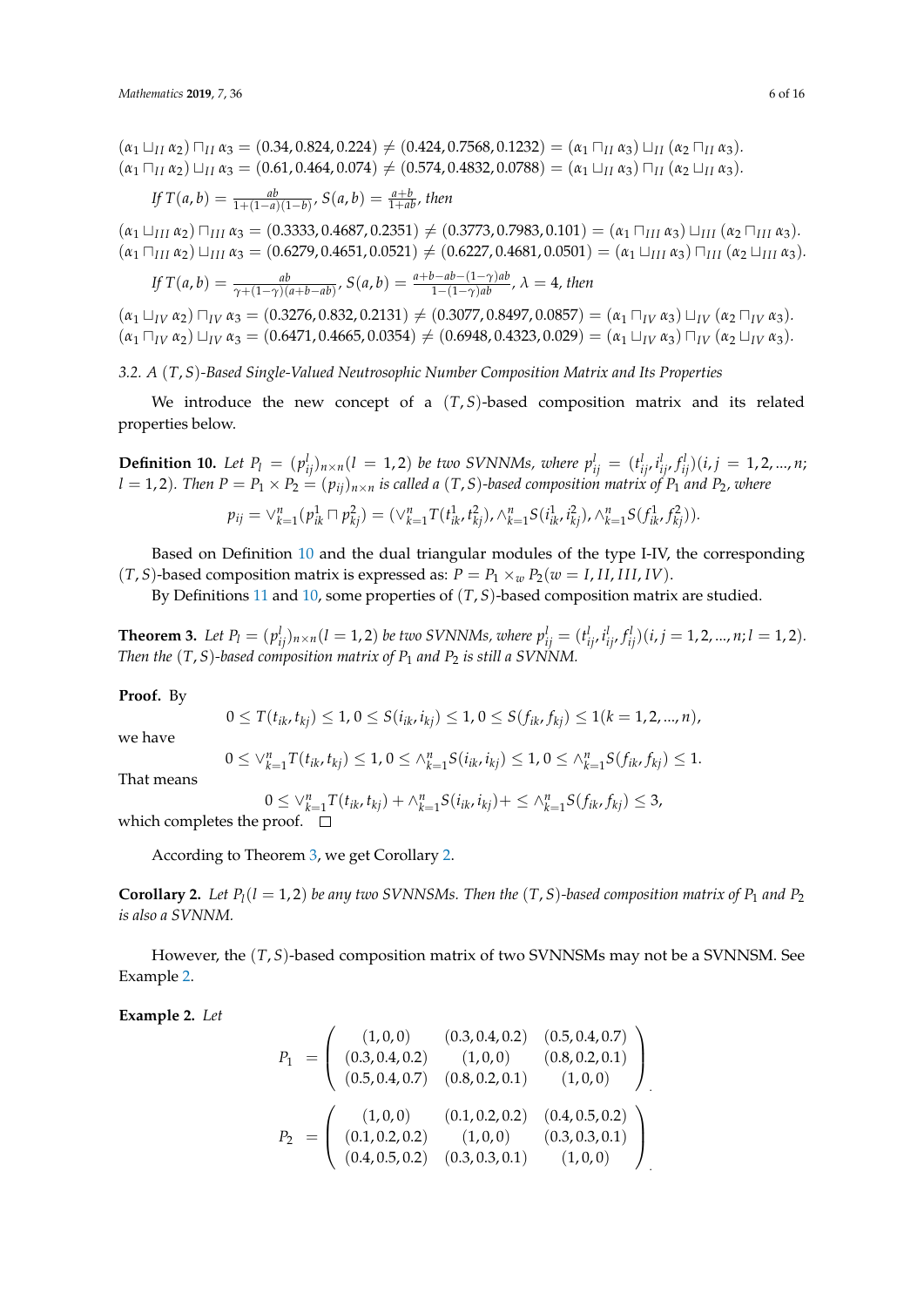*Then both P*<sup>1</sup> *and P*<sup>2</sup> *are SVNNSMs. When we choose type I and II dual triangular modules, their* (*T*, *S*)*-based composition matrix is*

$$
P = P_1 \times_I P_2 = P_1 \times_{II} P_2 = \begin{pmatrix} (1,0,0) & (0.3,0.2,0.2) & (0.5,0.4,0.2) \\ (0.3,0.2,0.2) & (1,0,0) & (0.8,0.2,0.1) \\ (0.5,0.36,0.2) & (0.8,0.2,0.1) & (1,0,0) \end{pmatrix}
$$

 $p_{13} \neq p_{31}$  *which means P is not a SVNNSM.* 

Fortunately, if *P* is a SVNNSM, then (*T*, *S*)-based composition matrix of *P* and *P* is still a SVNNSM.

**Theorem 4.** Let  $P = (p_{ij})_{n \times n}$   $(i, j = 1, 2, ..., n)$  be a SVNNSM. Then the  $(T, S)$ -based composition matrix  $P^2 = P \times P$  is also a SVNNSM.

**Proof.** Let  $P^2 = (q_{ij})_{n \times n}$  and  $p_{ij} = (t_{ij}, i_{ij}, f_{ij})(i, j = 1, 2, ..., n)$ .

- (1) By Corollary [2,](#page-5-2) we know that  $P^2$  is a SVNNM.
- (2) By Definition [10,](#page-5-0) for  $i = 1, 2, ..., n$ , we have

$$
q_{ii} = (\vee_{k=1}^{n} T(t_{ik}, t_{ki}), \wedge_{k=1}^{n} S(t_{ik}, i_{ki}), \wedge_{k=1}^{n} S(f_{ik}, f_{ki})).
$$

When  $k = i$ , we have  $p_{ii} = (t_{ii}, i_{ii}, f_{ii}) = (1, 0, 0)$ . Since  $T(1, 1) = 1$  and  $S(0, 0) = 0$ , we can get  $q_{ii} = (1, 0, 0)$  $(i = 1, 2, ..., n)$ .

(3) Since *P* is a SVMNSM, 
$$
p_{ik} = p_{ki}
$$
, i.e.,  $(t_{ik}, i_{ik}, f_{ik}) = (t_{ki}, i_{ki}, f_{ki})(i, k = 1, 2, ..., n)$ . Then we have

$$
q_{ij} = (\vee_{k=1}^{n} T(t_{ik}, t_{kj}), \wedge_{k=1}^{n} S(i_{ik}, i_{kj}), \wedge_{k=1}^{n} S(f_{ik}, f_{kj}))
$$
  
\n
$$
= (\vee_{k=1}^{n} T(t_{kj}, t_{ik}), \wedge_{k=1}^{n} S(i_{kj}, i_{ik}), \wedge_{k=1}^{n} S(f_{kj}, f_{ik}))
$$
  
\n
$$
= (\vee_{k=1}^{n} T(t_{jk}, t_{ki}), \wedge_{k=1}^{n} S(i_{jk}, i_{ki}), \wedge_{k=1}^{n} S(f_{jk}, f_{ki}))
$$
  
\n
$$
= q_{ji}
$$

Thus,  $P^2$  is a SVNNSM.

From definition [10](#page-5-0) and Theorem [3,](#page-5-1) we can get Property [1.](#page-6-1)

<span id="page-6-1"></span>**Property 1.** Let  $P_l = (p_{ij}^l)_{n \times n}$   $(l = 1, 2)$  be any two SVNNMs. Then  $P_1 \times P_2 = P_2 \times P_1$ .

The relationship of SVNNMs is defined in the following:

<span id="page-6-0"></span>**Definition 11.** Let  $P_l = (p_{ij}^l)_{n \times n}$   $(l = 1, 2)$  be any two SVNNMs, where  $p_{ij}^l = (t_{ij}^l, i_{ij}^l, f_{ij}^l)(i, j = 1, 2, ..., n)$  $l = 1,2$ ). If  $p_{ij}^1 \leq p_{ij'}^2$  i.e.,  $t_{ij}^1 \leq t_{ij'}^2$ ,  $i_{ij}^1 \geq t_{ij'}^2$ ,  $f_{ij}^1 \geq f_{ij'}^2$ , then  $P_1 \subseteq P_2$ .

According to Definition [11,](#page-6-0) Theorem [3](#page-5-1) and Lemma [1,](#page-3-2) we have the following property:

**Property 2.** Let  $P_l(l = 1, 2, 3)$  be any three SVNNMs and  $P_1 \subseteq P_2$ . Then  $P_1 \times P_3 \subseteq P_2 \times P_3 \subseteq P_2 \times_I P_3$ .

*3.3.* (*T*, *S*)*-SVNNEM and λ-Cutting Matrix*

In order to cluster, we develop (*T*, *S*)-SVNNEM and *λ*-cutting matrix. We also investigate their related properties.

**Definition 12.** Let  $P = (p_{ii})_{n \times n}$  be a SVNNM, where  $p_{ii} = (t_{ii}, i_{ii}, f_{ii})(i, j = 1, 2, ..., n)$ . If P satisfies the *following conditions:*

(1) *Reflexivity:*  $p_{ij} = (1,0,0)(i = 1,2,...,n);$ 

(2) Symmetry:  $p_{ij} = p_{ji}$ , i.e.  $(t_{ij}, i_{ij}, f_{ij}) = (t_{ji}, i_{ji}, f_{ji})(i, j = 1, 2, ..., n)$ ;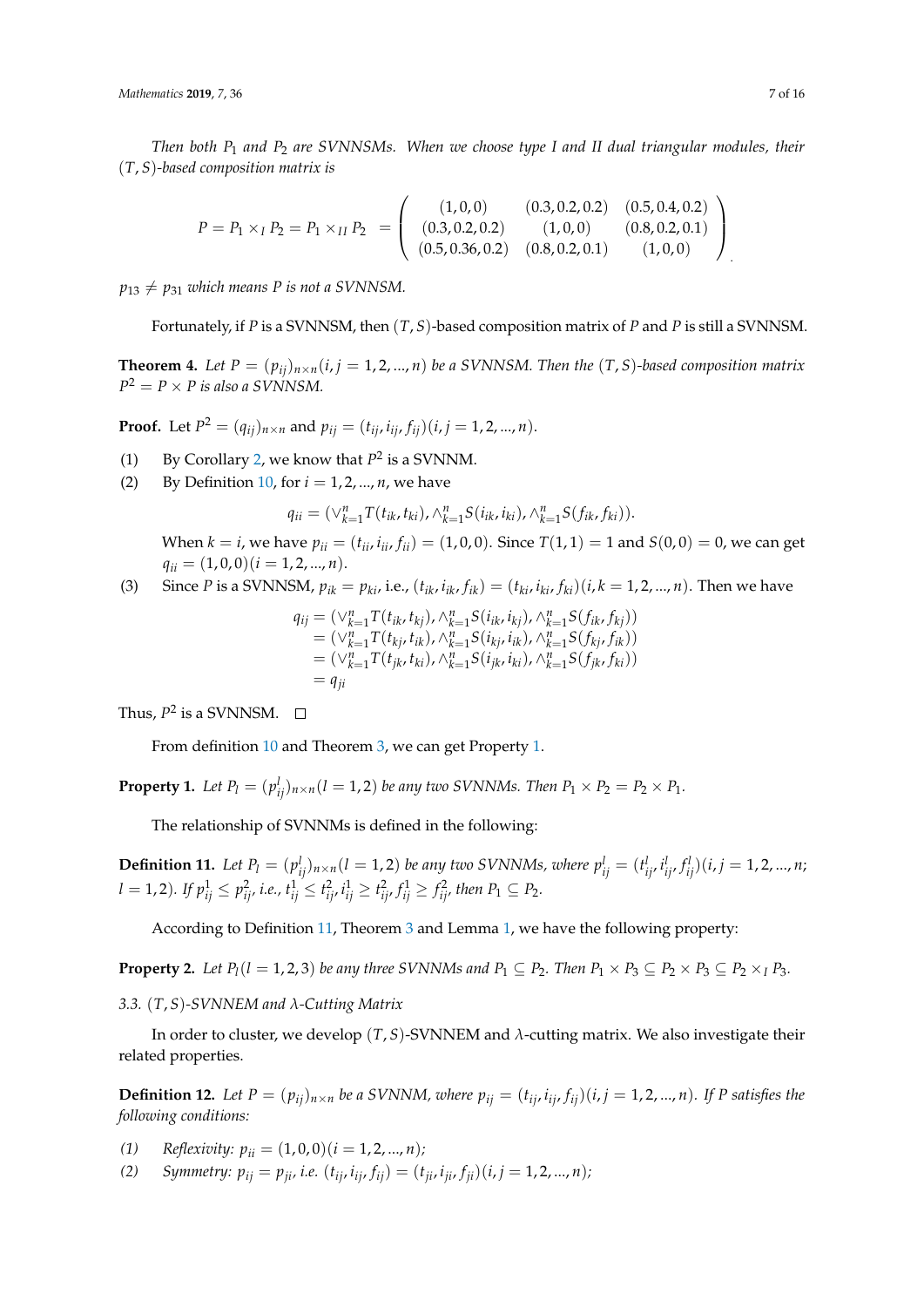(3) 
$$
(T, S)
$$
-Transitivity:  $P^2 = P \times P \subseteq P$ , i.e.  $\vee_{k=1}^n T(t_{ik}, t_{kj}) \leq t_{ij}, \wedge_{k=1}^n S(t_{ik}, i_{kj}) \geq i_{ij},$   
 $\wedge_{k=1}^n S(f_{ik}, f_{kj}) \geq f_{ij}.$ 

*Then P is called a* (*T*, *S*)*-SVNNEM.*

In general, a SVNNSM may not a (*T*, *S*)-SVNNEM.

**Example 3.** *Let*

$$
P = \left( \begin{array}{ccc} (1,0,0) & (0.2,0.4,0.6) & (0.9,0.5,0.7) \\ (0.2,0.4,0.6) & (1,0,0) & (0.4,0.2,0.5) \\ (0.3,0.5,0.7) & (0.4,0.2,0.5) & (1,0,0) \end{array} \right)
$$

*then P satisfies reflexivity and symmetry. For dual triangular modules of type I-IV, we obtain*

$$
P \times_I P = \begin{pmatrix} (1,0,0) & (0.4,0.4,0.6) & (0.9,0.4,0.6) \\ (0.4,0.4,0.6) & (1,0,0) & (0.4,0.2,0.5) \\ (0.9,0.4,0.6) & (0.4,0.2,0.5) & (1,0,0) \end{pmatrix} \nsubseteq P
$$
  
\n
$$
P \times_{II} P = \begin{pmatrix} (1,0,0) & (0.36,0.4,0.6) & (0.9,0.5,0.7) \\ (0.36,0.4,0.6) & (1,0,0) & (0.4,0.2,0.5) \\ (0.9,0.5,0.7) & (0.4,0.2,0.5) & (1,0,0) \end{pmatrix} \nsubseteq P
$$
  
\n
$$
P \times_{III} P = \begin{pmatrix} (1,0,0) & (0.34,0.4,0.6) & (0.9,0.5,0.7) \\ (0.36,0.4,0.6) & (1,0,0) & (0.4,0.2,0.5) \\ (0.9,0.5,0.7) & (0.4,0.2,0.5) & (1,0,0) \end{pmatrix} \nsubseteq P
$$

*and*

$$
P \times_{IV} P = \left( \begin{array}{ccc} (1,0,0) & (0.31,0.4,0.6) & (0.9,0.5,0.7) \\ (0.36,0.4,0.6) & (1,0,0) & (0.4,0.2,0.5) \\ (0.9,0.5,0.7) & (0.4,0.2,0.5) & (1,0,0) \end{array} \right) \not\subseteq P
$$

*where*  $\lambda = 4$ . It shows that P is not a  $(T, S)$ -SVNNEM for dual triangular modules of type I-IV.

In order to obtain clustering algorithm, we give the *λ*-cutting matrix.

<span id="page-7-0"></span>**Definition 13.** Let  $P = (p_{ij})_{n \times n} = (t_{ij}, i_{ij}, f_{ij})(i, j = 1, 2, ..., n)$  be a SVNNM and  $\lambda$  be a SVNN. We call  $P_{\lambda} = ((p_{ij})_{\lambda})_{n \times n}$  *is a λ-cutting matrix of P, where* 

$$
(p_{ij})_{\lambda} = ((t_{ij})_{\lambda}, (i_{ij})_{\lambda}, (f_{ij})_{\lambda}) = \begin{cases} (1,0,0), & if \lambda \subseteq p_{ij}, \\ (0,1,1), & if \lambda \not\subseteq p_{ij}. \end{cases}
$$

Following, we will study the relationship between SVNNSM and the *λ*-cutting matrix of SVNNSM.

<span id="page-7-1"></span>**Theorem 5.**  $P = (p_{ij})_{n \times n}$  ( $i, j = 1, 2, ..., n$ ) is a SVNNSM if and only if  $P_{\lambda}$  is a SVNNSM for any SVNN  $\lambda$ *.* 

**Proof.** "  $\Rightarrow$  " Let *P* be a SVNNSM. Then  $p_{ii} = (1, 0, 0)$ ,  $p_{ij} = p_{ji}$ .

- (1) Reflexivity: Since  $p_{ii} = (1, 0, 0)(i = 1, 2, ..., n)$ , we have  $\lambda \subseteq p_{ii}$  for each SVNN  $\lambda$ . By Definition [13,](#page-7-0) we get  $(p_{ii})_\lambda = (1, 0, 0)$ .
- (2) Symmetry: By  $p_{ij} = p_{ji}$ , we can easily get that  $(p_{ij})_\lambda = (p_{ji})_\lambda (i, j = 1, 2, ..., n)$  for each SVNN  $\lambda$ .

That is,  $P_\lambda$  is a SVNNSM.

 $'' \leftarrow$  " Let  $P_{\lambda}$  be a SVNNSM. Then  $(P_{ii})_{\lambda} = (1, 0, 0)$ ,  $(p_{ii})_{\lambda} = (p_{ii})_{\lambda} (i, j = 1, 2, ..., n)$ .

,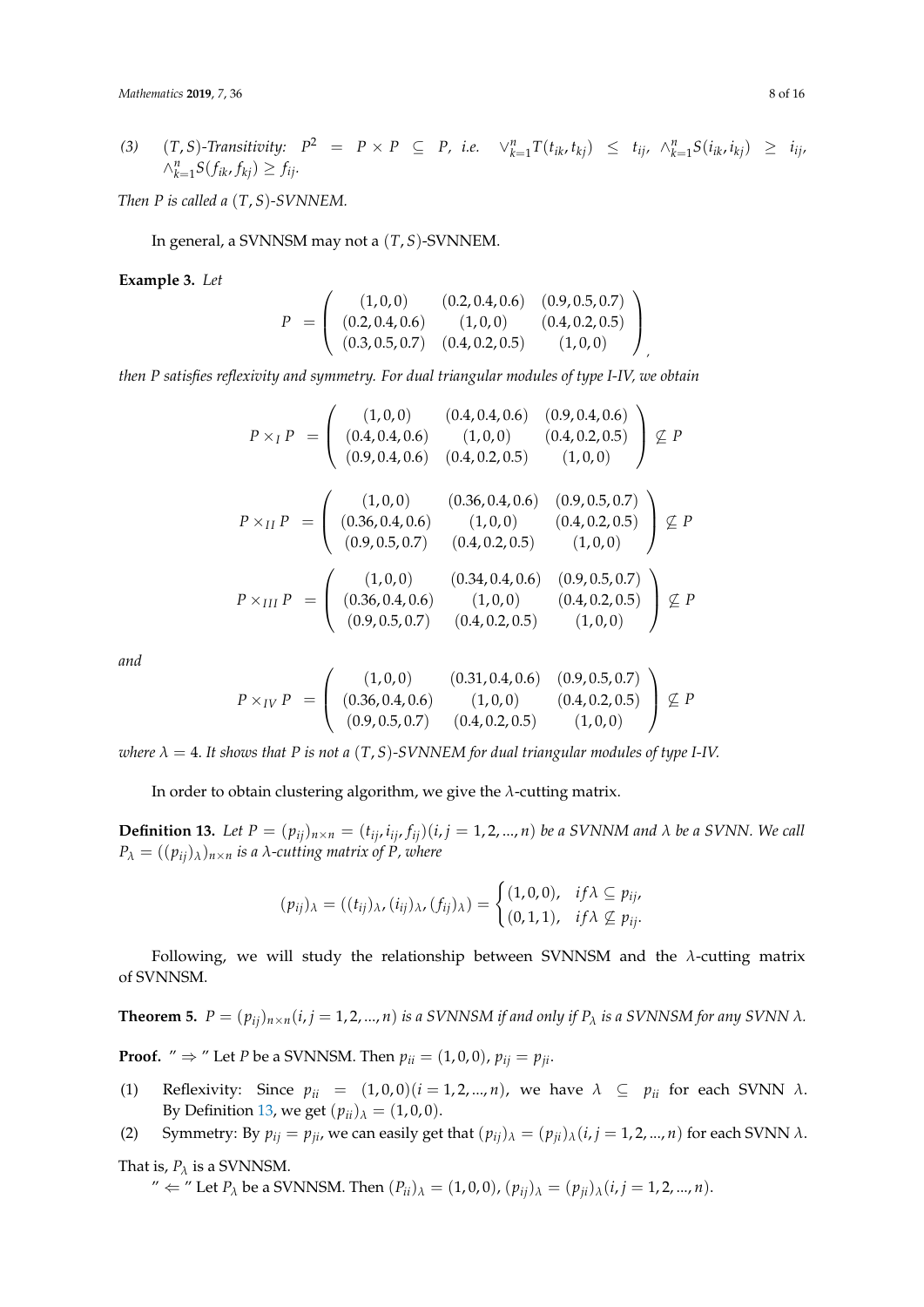- (1) Reflexivity: Since  $(P_{ii})_\lambda = (1, 0, 0)$   $(i = 1, 2, ..., n)$ , we know that  $\lambda \subseteq p_{ii} = (t_{ii}, t_{ii}, f_{ii})$  for each SVNN  $\lambda = (t, i, f)$ , that is  $t \le t_{ii}$ ,  $i \ge i_{ii}$  and  $f \ge f_{ii}$ . Let  $\lambda = (1, 0, 0)$ , then  $p_{ii} = (1, 0, 0)(i = 0)$  $1, 2, ..., n$ .
- (2) Symmetry: If  $p_{ij} \neq p_{ji}$ , then  $t_{ij} \neq t_{ji}$  or  $i_{ij} \neq i_{ji}$  or  $f_{ij} \neq f_{ji}$ . Suppose  $t_{ij} < t_{ji}$ ,  $\lambda = (\frac{t_{ij} + t_{ji}}{2}, i_{ji}, f_{ji})$ . Then  $t_{ij} < \frac{t_{ij} + t_{ji}}{2} < t_{ji}$ . So  $(p_{ij})_{\lambda} = (0, 1, 1)$ ,  $(p_{ji})_{\lambda} = (1, 0, 0)$ .  $(p_{ij})_{\lambda} \neq (p_{ji})_{\lambda}$ , which is a contradiction. Therefore,  $t_{ij} = t_{ji}$  (*i*, *j* = 1, 2, ..., *n*).

Analogously, we can prove that  $i_{ij} = i_{ji}$  and  $f_{ij} = f_{ji}$  should be held simultaneously. It implies that  $p_{ij} = p_{ji}$  (*i*, *j* = 1, 2, ..., *n*). That is,  $P$  is a SVNNSM.  $\Box$ 

When the condition and conclusion of Theorem [5](#page-7-1) are strengthened, the Theorem [6](#page-8-0) holds.

<span id="page-8-0"></span>**Theorem 6.** If  $P_\lambda$  is a  $(T, S)$ -SVNNEM for any SVNN  $\lambda$ , then P is a  $(T, S)$ -SVNNEM.

**Proof.** Reflexivity and symmetry are proved in Theorem [5.](#page-7-1) Following, we prove *P* satisfies (*T*, *S*)-Transitivity.

 $(T, S)$ -Transitivity: Since  $P_{\lambda} = ((p_{ii})_{\lambda})_{n \times n} = ((t_{ii})_{\lambda}, (i_{ii})_{\lambda}, (f_{ii})_{\lambda})(i, j = 1, 2, ..., n)$  satisfies (*T*, *S*)-Transitivity, we have

$$
\vee_{k=1}^{n} T((t_{ik})_{\lambda}, (t_{kj})_{\lambda}) \leq (t_{ij})_{\lambda}, \wedge_{k=1}^{n} S((i_{ik})_{\lambda}, (i_{kj})_{\lambda}) \geq (i_{ij})_{\lambda}, \wedge_{k=1}^{n} S((f_{ik})_{\lambda}, (f_{kj})_{\lambda}) \geq (f_{ij})_{\lambda}.
$$

Now we will prove that

$$
\vee_{k=1}^{n} T(t_{ik}, t_{kj}) \leq t_{ij}, \wedge_{k=1}^{n} S(i_{ik}, t_{kj}) \geq i_{ij}, \wedge_{k=1}^{n} S(f_{ik}, f_{kj}) \geq f_{ij}.
$$

Assume there exist  $i_0$  and  $j_0$  such that  $\vee_{k=1}^n (t_{i_0k} \wedge t_{k j_0}) > t_{i_0j_0}$ . Further we know that there exists *l* such that  $t_{i_0l} \wedge t_{lj_0} > t_{i_0j_0}$ . Suppose  $t_{i_0l} \ge t_{lj_0} > t_{i_0j_0}$  and  $\lambda = (t_{lj_0}, i_{i_0l} \vee i_{lj_0}, f_{i_0l} \vee f_{lj_0})$ , then

 $(p_{i_0l})_\lambda = (p_{lj_0})_\lambda = (1, 0, 0)$  and  $(p_{i_0j_0})_\lambda = (0, 1, 1)$ 

hold. These imply that

$$
\vee_{k=1}^{n} T((t_{i_0k})_{\lambda}, (t_{k j_0})_{\lambda}) = \vee_{k=1}^{n} T(1,1) = 1 > 0 = (t_{i_0 j_0})_{\lambda},
$$

which produces the contradiction with

$$
\vee_{k=1}^n T((t_{ik})_\lambda,(t_{kj})_\lambda) \leq (t_{ij})_\lambda.
$$

So we have

$$
\vee_{k=1}^{n} T(t_{ik}, t_{kj}) \leq \vee_{k=1}^{n} (t_{ik} \wedge t_{kj}) \leq t_{ij}.
$$

Assume there exist  $i_1$  and  $j_1$  such that  $\wedge_{k=1}^n (i_{i_1k} \vee i_{k j_1}) < i_{i_1j_1}$ . Further we know that there exists *m* such that  $i_{i_1m}\vee i_{mj_1} < i_{i_1j_1}$ . Suppose  $i_{i_1m}\leq i_{mj_1} < i_{i_1j_1}$  and  $\lambda=(t_{i_1m}\wedge t_{mj_1}, i_{mj_1}, f_{i_1m}\vee f_{mj_1})$ , then

$$
(p_{i_1m})_\lambda = (p_{mj_1})_\lambda = (1,0,0)
$$
 and  $(p_{i_1j_1})_\lambda = (0,1,1)$ 

hold. These imply that

$$
\wedge_{k=1}^n S((i_{i_1k})_\lambda, (i_{k j_1})_\lambda) = \wedge_{k=1}^n S(0,0) = 0 < 1 = (i_{i_1 j_1})_\lambda,
$$

which produces the contradiction with

$$
\wedge_{k=1}^n S((i_{ik})_\lambda, (i_{kj})_\lambda) \geq (i_{ij})_\lambda.
$$

So we have

 $\wedge_{k=1}^{n} S(i_{ik}, i_{kj}) \geq \wedge_{k=1}^{n} (i_{ik} \vee i_{kj}) \geq i_{ij}.$ 

Analogously we can prove that  $\wedge_{k=1}^{n} S(f_{ik}, f_{kj}) \geq f_{ij}$ . Thus, we can complete the proof.  $\square$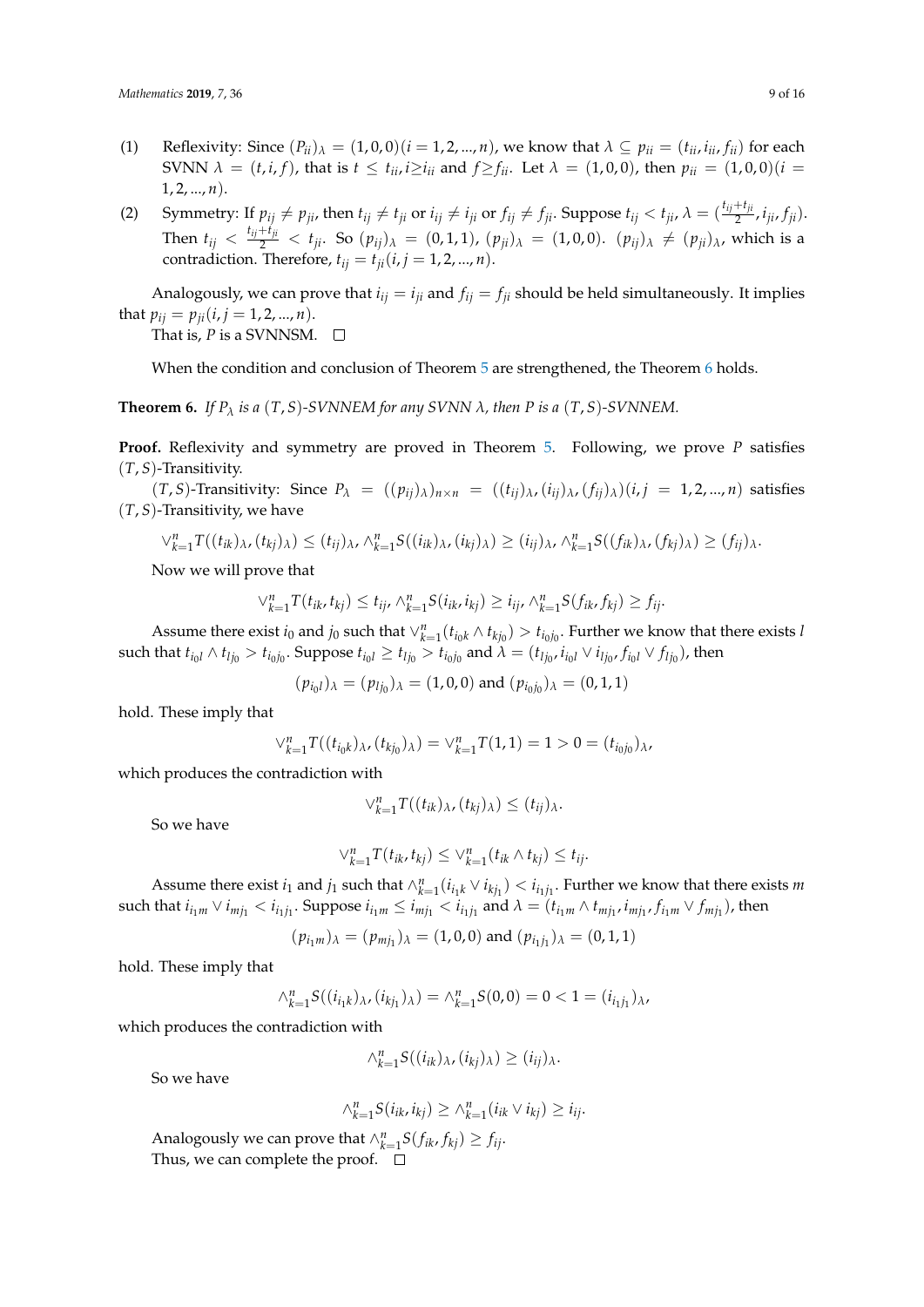Conversely, if *P* is a  $(T, S)$ -SVNNEM, then  $P_\lambda$  may not a  $(T, S)$ -SVNNEM. See Example [4,](#page-9-1) where we choose dual triangular module of type II for explanation.

#### <span id="page-9-1"></span>**Example 4.** *Let*

$$
P = \left( \begin{array}{ccc} (1,0,0) & (0.3,0.2,0.1) & (0.6,0.5,0.2) \\ (0.3,0.2,0.1) & (1,0,0) & (0.7,0.4,0.2) \\ (0.6,0.5,0.2) & (0.7,0.4,0.2) & (1,0,0) \end{array} \right)
$$

*be a SVNNSM.*

$$
P \times_{II} P = \left( \begin{array}{ccc} (1,0,0) & (0.3,0.2,0.1) & (0.6,0.5,0.2) \\ (0.3,0.2,0.1) & (1,0,0) & (0.7,0.4,0.2) \\ (0.6,0.5,0.2) & (0.7,0.4,0.2) & (1,0,0) \end{array} \right) = P.
$$

*P* satisfies  $(T, S)$ -Transitivity, where we choose  $T(a, b) = ab$ ,  $S(a, b) = a + b - ab$ . Therefore, *P* is a  $(T, S)$ -SVNNEM. When  $\lambda = (0.6, 0.5, 0.2)$ *, we have* 

$$
P_{\lambda} = \left( \begin{array}{ccc} (1,0,0) & (0,1,1) & (1,0,0) \\ (0,1,1) & (1,0,0) & (1,0,0) \\ (1,0,0) & (1,0,0) & (1,0,0) \end{array} \right)
$$

*Then*

$$
P_{\lambda}^{2} = P_{\lambda} \times_{II} P_{\lambda} = \left( \begin{array}{ccc} (1,0,0) & (1,0,0) & (1,0,0) \\ (1,0,0) & (1,0,0) & (1,0,0) \\ (1,0,0) & (1,0,0) & (1,0,0) \end{array} \right)
$$

.

 $(p_{12}^2)_{\lambda} = (1, 0, 0) \nleq (p_{12})_{\lambda} = (0, 1, 1)$ *. It shows that*  $P_{\lambda}^2 \nsubseteq P_{\lambda}$ *. So*  $P_{\lambda}$  *is not a*  $(T, S)$ *-SVNNEM.* 

By the idea of Ye in literature [\[26\]](#page-14-16), we can easily have Theorem [7.](#page-9-2)

<span id="page-9-2"></span>**Theorem 7.** Let P be a SVNNSM, then after a finite of  $(T, S)$ -based compositions:  $P \to P^2 \to ... \to P^{2^k} \to ...$ *there exists a positive integer k such that*  $P^{2^k} = P^{2^{k+1}}$ *. Moreover,*  $P^{2^k}$  *is a*  $(T,S)$ *-SVNNEM.* 

### <span id="page-9-0"></span>**4. A Algorithm for Single-Valued Neutrosophic Number Clustering**

This section proposes a clustering algorithm based on (*T*, *S*)-SVNNEM under a single-valued neutrosophic environment.

Let  $Y = \{y_1, y_2, ..., y_n\}$  be a finite set of alternatives, and  $X = \{x_1, x_2, ..., x_m\}$  be the set of attributes. Suppose the characteristics of the objects  $y_i$  ( $i = 1, 2, ..., n$ ) with respect to the attributes  $x_i$  ( $j = 1, 2, ..., m$ ) are expressed as  $r_{ij} = (t_{ij}, i_{ij}, f_{ij})$ . The decision matrix  $R = (r_{ij})_{n \times m}$  is a SVNNM.

**Step 1** Calculate the similarity measure for each pair of  $y_i$  and  $y_k(i, k = 1, 2, ..., n)$  by  $S_{ik} = Sim(r_{ij}, r_{kj}) = (Sim_t(r_{ij}, r_{kj}), Sim_i(r_{ij}, r_{kj}), Sim_f(r_{ij}, r_{kj}))$ (see literature [\[11\]](#page-14-19)):

$$
Sim_t(r_{ij}, r_{kj}) = 1 - \frac{\sum_{j=1}^{m} |r_{r_{ij}}(x_i) - t_{r_{kj}}(x_i)|}{\sum_{j=1}^{m} (r_{r_{ij}}(x_i) + t_{r_{kj}}(x_i))};
$$
  
\n
$$
Sim_i(r_{ij}, r_{kj}) = \frac{\sum_{j=1}^{m} |i_{r_{ij}}(x_i) - i_{r_{kj}}(x_i)|}{\sum_{j=1}^{m} (i_{r_{ij}}(x_i) + i_{r_{kj}}(x_i))};
$$
  
\n
$$
Sim_f(r_{ij}, r_{kj}) = \frac{\sum_{j=1}^{m} |f_{r_{ij}}(x_i) - f_{r_{kj}}(x_i)|}{\sum_{j=1}^{m} (f_{r_{ij}}(x_i) + f_{r_{kj}}(x_i))},
$$

where  $x_i \in X$ ,  $j = 1, 2, ..., m$ . Then a SVNNSM  $P = (S_{ik})_{n \times n}$  is constructed.

**Step 2** Choose appropriate (*T*, *S*) dual triangular modual. Then we verify whether *P* is a  $(T, S)$ -SVNNEM or not. If not, stop calculating the  $(T, S)$ -based compositions  $P \to P^2 \to ... \to P^{2^k} \to ...$ until  $P^{2^k} = P^{2^{k+1}}$ . We obtain a  $(T, S)$ -SVNNEM  $P^{2^k}$ .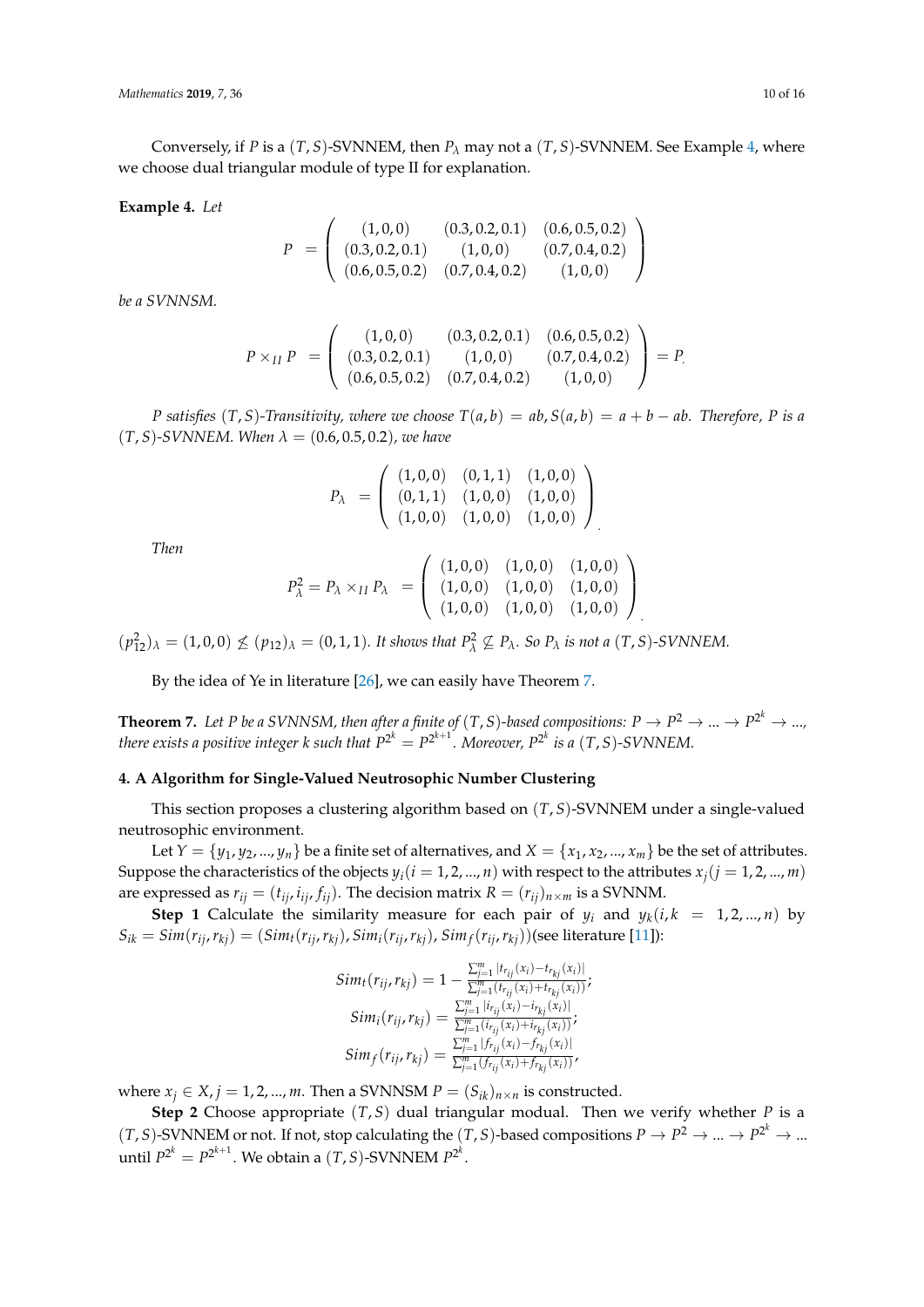**Step 3** Take an appropriate interval of  $\lambda$ , and calculate  $(P^{2^k})_\lambda$  by Definition [13.](#page-7-0) Based on  $(P^{2^k})_\lambda$ , if  $(p_{ij})_\lambda = (p_{ij})_\lambda (j = 1, 2, ..., n)$ , then  $y_i$  and  $y_t$  can be divided into the same category.

# <span id="page-10-0"></span>**5. Illustrative Example and Comparative Analysis**

In this section, we give an example to show the effectiveness and rationality of our proposed method, and demonstrate its superiority by comparing it with other existing methods.

# *5.1. Illustrative Example*

An example is given by adapting from Zhang et al.(2007). We will use this example to illustrate the effectiveness and rationality of the proposed (*T*, *S*)-SVNNEM clustering algorithm.

Consider a car classification problem [\[19\]](#page-14-9). There are five new cars  $y_i(i = 1, 2, 3, 4, 5)$  to be classified. Every car has six evaluation attributes: (1)  $x_1$ : Fuel economy; (2)  $x_2$ : Coefficient of friction; (3)  $x_3$ : Price; (4)  $x_4$ : Comfort; (5)  $x_5$ : Design; (6)  $x_6$ : Safety. The characteristics of the five new cars under the six attributes are represented by the form of SVNNs, shown in Table [1.](#page-10-1)

**Table 1.** The characteristics of the five new cars.

<span id="page-10-1"></span>

|                | $x_1$           | $x_2$           | $x_3$           | $x_4$           | $x_{5}$         | $x_{6}$         |
|----------------|-----------------|-----------------|-----------------|-----------------|-----------------|-----------------|
| Y1             | (0.3, 0.4, 0.5) | (0.6, 0.7, 0.1) | (0.4, 0.4, 0.3) | (0.8, 0.3, 0.1) | (0.1, 0.2, 0.6) | (0.5, 0.2, 0.4) |
| v <sub>2</sub> | (0.6, 0.3, 0.3) | (0.5, 0.1, 0.2) | (0.6, 0.5, 0.1) | (0.7, 0.3, 0.1) | (0.3, 0.2, 0.6) | (0.4, 0.4, 0.3) |
| Vз             | (0.4, 0.2, 0.4) | (0.8, 0.3, 0.1) | (0.5, 0.1, 0.1) | (0.6, 0.1, 0.2) | (0.4, 0.3, 0.5) | (0.3, 0.2, 0.2) |
| Y4             | (0.2, 0.5, 0.4) | (0.4, 0.3, 0.1) | (0.9, 0.2, 0.0) | (0.8, 0.2, 0.1) | (0.2, 0.1, 0.5) | (0.7, 0.3, 0.1) |
| IJҕ            | (0.5, 0.1, 0.2) | (0.3, 0.4, 0.6) | (0.6, 0.3, 0.3) | (0.7, 0.3, 0.1) | (0.6, 0.4, 0.2) | (0.5, 0.1, 0.3) |

**Step 1** Calculate the similarity measures for each pair of  $y_i$  and  $y_k(i, k = 1, 2, 3, 4, 5)$  by similarity measure  $Sim_{ik} = Sim(r_{ij}, r_{kj}) = (Sim_t(r_{ij}, r_{kj}), Sim_i(r_{ij}, r_{kj}), Sim_f(r_{ij}, r_{kj}))$ , and then get the SVNNSM *P*.

$$
P = \left(\begin{array}{cccccc} (1,0,0) & (0.83,0.25,0.17) & (0.81,0.35,0.2) & (0.81,0.26,0.25) & (0.78,0.26,0.35) \\ (0.83,0.25,0.17) & (1,0,0) & (0.85,0.4,0.16) & (0.8,0.29,0.21) & (0.89,0.35,0.33) \\ (0.81,0.35,0.2) & (0.85,0.4,0.16) & (1,0,0) & (0.71,0.29,0.11) & (0.81,0.29,0.44) \\ (0.81,0.26,0.25) & (0.8,0.29,0.21) & (0.71,0.29,0.11) & (1,0,0) & (0.78,0.38,0.51) \\ (0.78,0.26,0.35) & (0.89,0.35,0.33) & (0.81,0.29,0.44) & (0.78,0.38,0.51) & (1,0,0) \end{array}\right)
$$

**Step 2** Choose  $T(a, b) = ab$  and  $S(a, b) = a + b - ab$ , then calculate  $P^2 = P \times_{II} P$ .

|         | (1,0,0)            | (0.83, 0.25, 0.17) | (0.81, 0.35, 0.2)    | (0.81, 0.26, 0.25)   | (0.78, 0.26, 0.35)   |
|---------|--------------------|--------------------|----------------------|----------------------|----------------------|
|         | (0.83, 0.25, 0.17) | (1,0,0)            | (0.85, 0.4, 0.16)    | (0.8, 0.29, 0.21)    | (0.89, 0.35, 0.33)   |
| $P^2 =$ | (0.81, 0.35, 0.2)  | (0.85, 0.4, 0.16)  | (1,0,0)              | (0.71, 0.29, 0.11)   | (0.81, 0.29, 0.4372) |
|         | (0.81, 0.26, 0.25) | (0.8, 0.29, 0.21)  | (0.71, 0.29, 0.11)   | (1,0,0)              | (0.78, 0.38, 0.4707) |
|         | (0.78, 0.26, 0.35) | (0.89, 0.35, 0.33) | (0.81, 0.29, 0.4372) | (0.78, 0.38, 0.4707) | (1,0,0)              |

Obviously,  $P^2 \nsubseteq P$ , continually calculate  $P^4 = P^2 \times_{II} P^2$ .

|         | (1,0,0)            | (0.83, 0.25, 0.17) | (0.81, 0.35, 0.2)    | (0.81, 0.26, 0.25)   | (0.78, 0.26, 0.35)   |
|---------|--------------------|--------------------|----------------------|----------------------|----------------------|
|         | (0.83, 0.25, 0.17) | (1,0,0)            | (0.85, 0.4, 0.16)    | (0.8, 0.29, 0.21)    | (0.89, 0.35, 0.33)   |
| $P^4 =$ | (0.81, 0.35, 0.2)  | (0.85, 0.4, 0.16)  | (1,0,0)              | (0.71, 0.29, 0.11)   | (0.81, 0.29, 0.4372) |
|         | (0.81, 0.26, 0.25) | (0.8, 0.29, 0.21)  | (0.71, 0.29, 0.11)   | (1,0,0)              | (0.78, 0.38, 0.4707) |
|         | (0.78, 0.26, 0.35) | (0.89, 0.35, 0.33) | (0.81, 0.29, 0.4372) | (0.78, 0.38, 0.4707) | (1,0,0)              |

It is clear that  $P^4 = P^2$ , that is,  $P^2$  is a  $(T, S)$ -SVNNEM.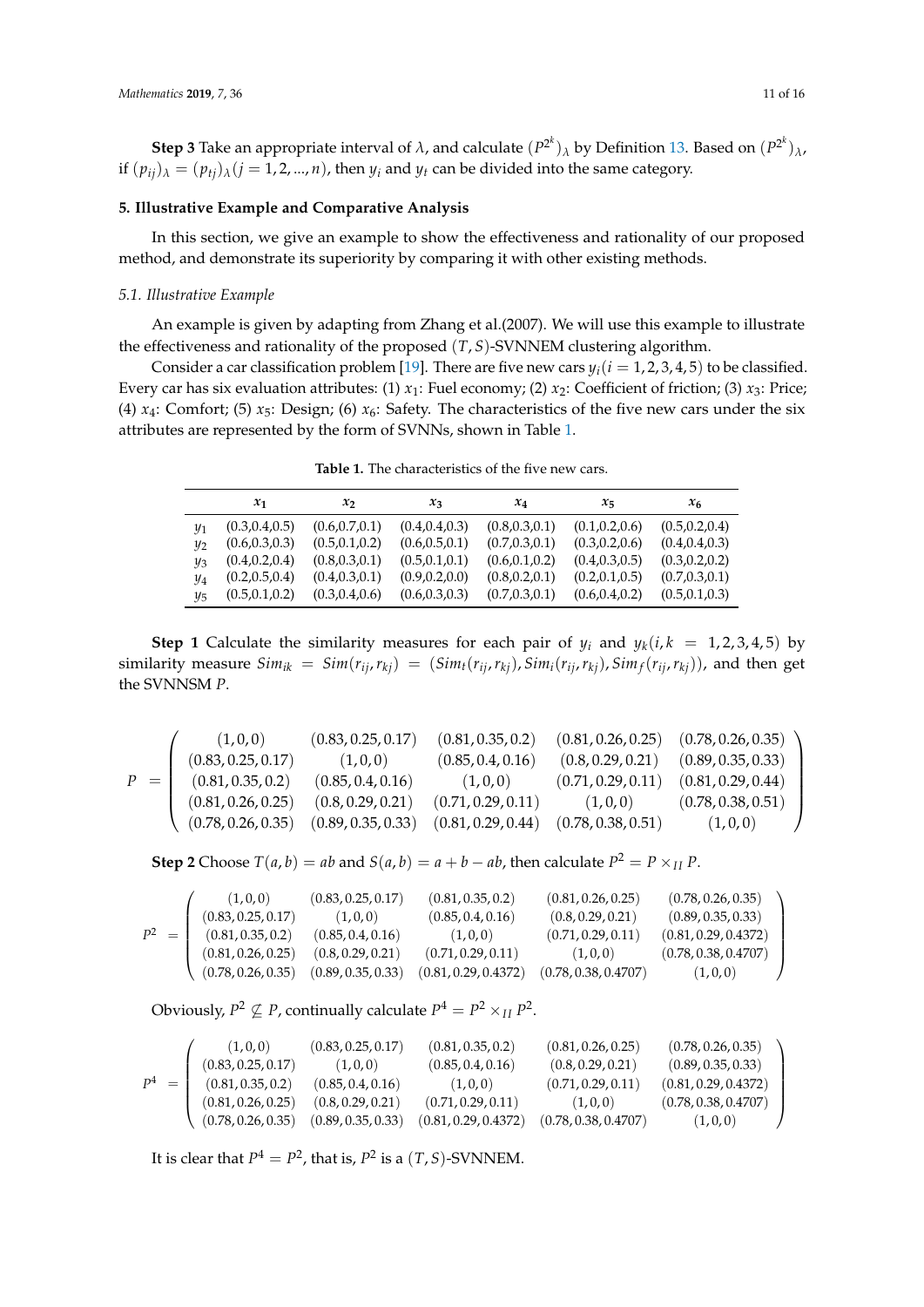**Step 3** Let  $(0.83, 0.25, 0.17) < \lambda \leq (1, 0, 0)$ . We have

$$
(P^2)_{\lambda} = \begin{pmatrix} (1,0,0) & (0,1,1) & (0,1,1) & (0,1,1) & (0,1,1) \\ (0,1,1) & (1,0,0) & (0,1,1) & (0,1,1) & (0,1,1) \\ (0,1,1) & (0,1,1) & (1,0,0) & (0,1,1) & (0,1,1) \\ (0,1,1) & (0,1,1) & (0,1,1) & (1,0,0) & (0,1,1) \\ (0,1,1) & (0,1,1) & (0,1,1) & (0,1,1) & (1,0,0) \end{pmatrix}
$$

Then  $y_i(i = 1, 2, 3, 4, 5)$  can be divided into five categories:  $\{y_1\}$ ,  $\{y_2\}$ ,  $\{y_3\}$ ,  $\{y_4\}$ ,  $\{y_5\}$ . Let (0.71, 0.29, 0.29) < *λ* ≤ (0.83, 0.25, 0.17). We have

$$
(P^2)_{\lambda} = \begin{pmatrix} (1,0,0) & (1,0,0) & (0,1,1) & (0,1,1) & (0,1,1) \\ (1,0,0) & (1,0,0) & (0,1,1) & (0,1,1) & (0,1,1) \\ (0,1,1) & (0,1,1) & (1,0,0) & (0,1,1) & (0,1,1) \\ (0,1,1) & (0,1,1) & (0,1,1) & (1,0,0) & (0,1,1) \\ (0,1,1) & (0,1,1) & (0,1,1) & (0,1,1) & (1,0,0) \end{pmatrix}
$$

Then  $y_i(i = 1, 2, 3, 4, 5)$  can be divided into four categories:  $\{y_1, y_2\}$ ,  $\{y_3\}$ ,  $\{y_4\}$ ,  $\{y_5\}$ . Let  $(0, 0.4, 0.29) < \lambda \leq (0.71, 0.29, 0.17)$ . We have

$$
(P^2)_{\lambda} = \begin{pmatrix} (1,0,0) & (1,0,0) & (0,1,1) & (0,1,1) & (0,1,1) \\ (1,0,0) & (1,0,0) & (0,1,1) & (0,1,1) & (0,1,1) \\ (0,1,1) & (0,1,1) & (1,0,0) & (1,0,0) & (0,1,1) \\ (0,1,1) & (0,1,1) & (1,0,0) & (1,0,0) & (0,1,1) \\ (0,1,1) & (0,1,1) & (0,1,1) & (0,1,1) & (1,0,0) \end{pmatrix}
$$

Then *y*<sub>*i*</sub>(*i* = 1, 2, 3, 4, 5) can be divided into three categories: {*y*<sub>1</sub>, *y*<sub>2</sub>}, {*y*<sub>3</sub>, *y*<sub>4</sub>}, {*y*<sub>5</sub>}. Let  $(0, 1, 0.4707) < \lambda \leq (0.71, 0.4, 0.29)$ . We have

$$
(P^2)_{\lambda} = \begin{pmatrix} (1,0,0) & (1,0,0) & (1,0,0) & (1,0,0) & (0,1,1) \\ (1,0,0) & (1,0,0) & (1,0,0) & (1,0,0) & (0,1,1) \\ (1,0,0) & (1,0,0) & (1,0,0) & (1,0,0) & (0,1,1) \\ (1,0,0) & (1,0,0) & (1,0,0) & (1,0,0) & (0,1,1) \\ (0,1,1) & (0,1,1) & (0,1,1) & (0,1,1) & (1,0,0) \end{pmatrix}
$$

Then  $y_i$  ( $i = 1, 2, 3, 4, 5$ ) can be divided into two categories: { $y_1, y_2, y_3, y_4$ }, { $y_5$ }. Let  $(0, 1, 1) \le \lambda \le (0.71, 0.4, 0.4707)$ . We have

$$
(P^2)_{\lambda} = \begin{pmatrix} (1,0,0) & (1,0,0) & (1,0,0) & (1,0,0) & (1,0,0) \\ (1,0,0) & (1,0,0) & (1,0,0) & (1,0,0) & (1,0,0) \\ (1,0,0) & (1,0,0) & (1,0,0) & (1,0,0) & (1,0,0) \\ (1,0,0) & (1,0,0) & (1,0,0) & (1,0,0) & (1,0,0) \\ (1,0,0) & (1,0,0) & (1,0,0) & (1,0,0) & (1,0,0) \end{pmatrix}
$$

Then  $y_i(i = 1, 2, 3, 4, 5)$  can be divided into one category:  $\{y_1, y_2, y_3, y_4, y_5\}$ . When  $T(a, b) = min(a, b)$ ,  $S(a, b) = max(a, b)$ , the clustering results are as Table [2.](#page-12-0)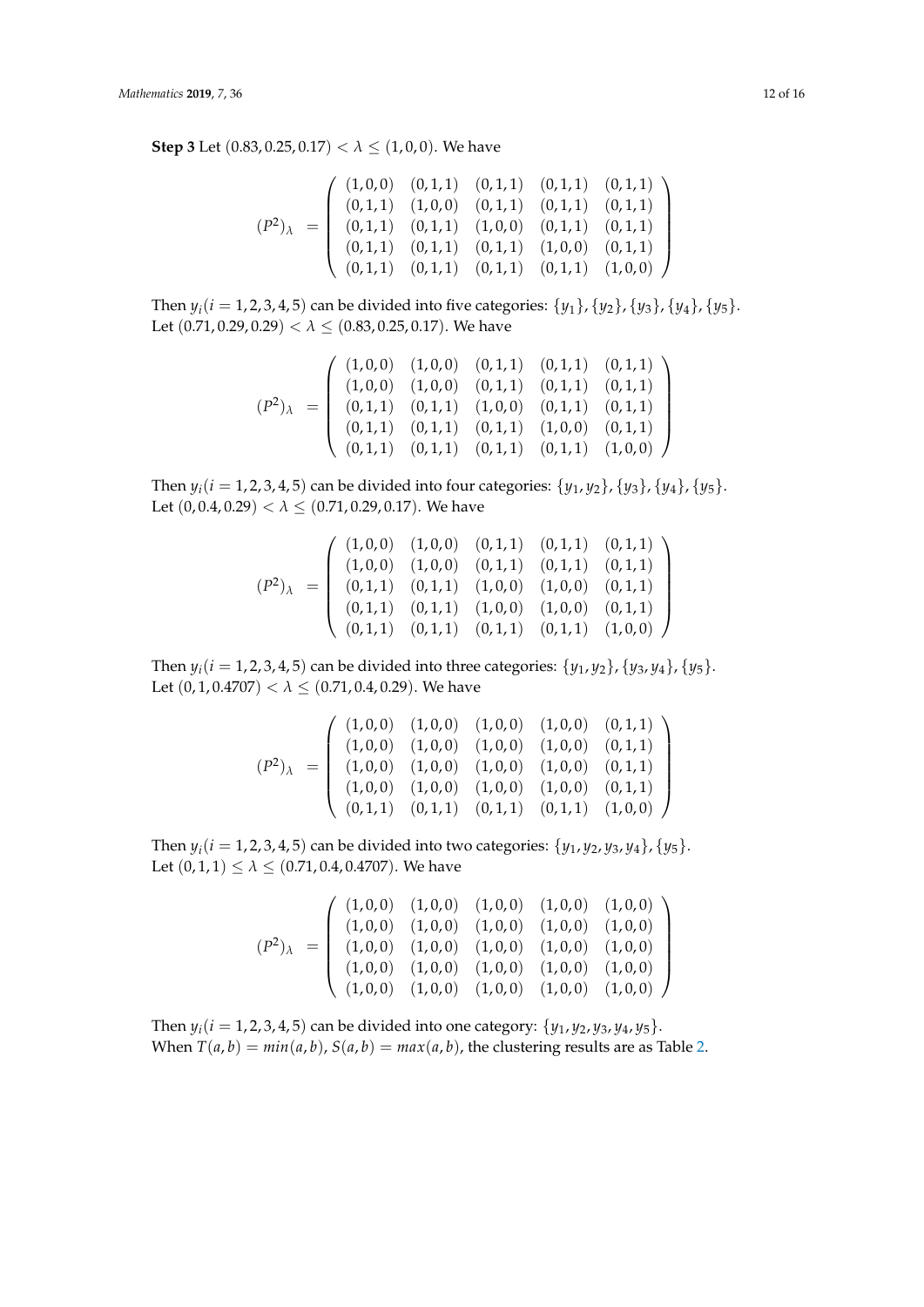<span id="page-12-0"></span>

|                                                     | <b>Classification Results</b>                 |
|-----------------------------------------------------|-----------------------------------------------|
| $(0.89, 0.33, 0.26) < \lambda \leq (1, 0, 0)$       | $\{y_1\}, \{y_2\}, \{y_3\}, \{y_4\}, \{y_5\}$ |
| $(0.85, 1, 0.29) < \lambda \leq (0.89, 0.33, 0.26)$ | $\{y_2, y_5\}, \{y_1\}, \{y_3\}, \{y_4\}$     |
| $(0.83, 1, 1) < \lambda \leq (0.85, 0.33, 0.29)$    | $\{y_2, y_3, y_5\}, \{y_1\}, \{y_4\}$         |
| $(0.81, 1, 1) < \lambda \leq (0.83, 0.33, 0.29)$    | $\{y_1, y_2, y_3, y_5\}, \{y_4\}$             |
| $(0,1,1) \leq \lambda \leq (0.81, 0.33, 0.29)$      | $\{y_1, y_2, y_3, y_4, y_5\}$                 |

**Table 2.** Clustering result of (*T*, *S*)-SVNNEM of type I.

<span id="page-12-1"></span>According to the neutrosophic orthogonal clustering algorithm proposed in literature [\[28\]](#page-14-18), the clustering results are as Table [3.](#page-12-1)

**Table 3.** Clustering algorithm in literature [\[28\]](#page-14-18).

| λ               | <b>Classification Results</b>       |
|-----------------|-------------------------------------|
| (1,0,0)         | ${y_1}, {y_2}, {y_3}, {y_4}, {y_5}$ |
| (0.6, 0.6, 0.3) | ${y_1, y_2}, {y_3}, {y_4}, {y_5}$   |
| (0.5, 0.8, 0.4) | $\{y_1, y_2, y_3, y_4\}, \{y_5\}$   |
| (0.2, 0.8, 0.5) | $\{y_1, y_2, y_3, y_4, y_5\}$       |

<span id="page-12-2"></span>To compare (*T*, *S*)-SVNNEM clustering algorithm with intuitionistic fuzzy equivalent matrix (IFEM) clustering algorithm in literature [\[19\]](#page-14-9), we assume the indeterminacy-membership function  $i_{y_j}(x_i)$  is not considered in a SVNN of  $y_j$  with respect to the attributes  $x_i$ . Then this example reduces to the example in literature [\[19\]](#page-14-9). According to the method proposed in literature [\[19\]](#page-14-9), the clustering results are as Table [4.](#page-12-2)

**Table 4.** Clustering algorithm in literature [\[19\]](#page-14-9).

|                         | <b>Classification Results</b>                 |
|-------------------------|-----------------------------------------------|
| $0.78 < \lambda \leq 1$ | $\{y_1\}, \{y_2\}, \{y_3\}, \{y_4\}, \{y_5\}$ |
| $0.71<\lambda\leq0.78$  | ${y_1, y_2, y_3}, {y_4}, {y_5}$               |
| $0 < \lambda < 0.71$    | $\{y_1, y_2, y_3, y_4, y_5\}$                 |

<span id="page-12-3"></span>To compare with the fuzzy equivalent matrix (FEM) developed in literature [\[18\]](#page-14-8), we only consider the membership degree of SVNN information. According to the method proposed on literature [\[18\]](#page-14-8), the clustering results are as Table [5.](#page-12-3)

**Table 5.** Clustering algorithm in literature [\[18\]](#page-14-8).

| λ                                               | <b>Classification Results</b>                                            |
|-------------------------------------------------|--------------------------------------------------------------------------|
| $0.7 < \lambda < 1$<br>$0.6 < \lambda \leq 0.7$ | ${y_1}, {y_2}, {y_3}, {y_4}, {y_5}$<br>$\{y_1, y_2, y_3, y_5\}, \{y_4\}$ |
| $0 \leq \lambda \leq 0.6$                       | $\{y_1, y_2, y_3, y_4, y_5\}$                                            |

For convenient, we put results of five kinds of clustering algorithms into Table [6](#page-12-4) for comparison.

**Table 6.** Clustering result of five kinds of clustering algorithms.

<span id="page-12-4"></span>

| Class | $(T, S)$ -SVNNEM Clustering Algorithms<br>$(T(a, b) = min(a, b), S(a, b) = max(a, b))$ | $(T, S)$ -SVNNEM Clustering Algorithms<br>$(T(a, b) = ab, S(a, b) = a + b - ab)$ | <b>SVNN Orthogonal Clustering [28]</b>        | FEM Clustering Algorithms [18]                | <b>IFEM Clustering Algorithms [19]</b>        |
|-------|----------------------------------------------------------------------------------------|----------------------------------------------------------------------------------|-----------------------------------------------|-----------------------------------------------|-----------------------------------------------|
|       | $\{y_1, y_2, y_3, y_4, y_5\}$                                                          | $\{y_1, y_2, y_3, y_4, y_5\}$                                                    | $\{y_1, y_2, y_3, y_4, y_5\}$                 | $\{y_1, y_2, y_3, y_4, y_5\}$                 | $\{y_1, y_2, y_3, y_4, y_5\}$                 |
|       | $\{y_1, y_2, y_3, y_5\}, \{y_4\}$                                                      | $\{y_1, y_2, y_3, y_4\}, \{y_5\}$                                                | $\{y_1, y_2, y_3, y_4\}, \{y_5\}$             | $\{y_1, y_2, y_3, y_5\}, \{y_4\}$             | failed                                        |
|       | $\{y_2, y_3, y_5\}, \{y_1\}, \{y_4\}$                                                  | $\{y_1, y_2\}, \{y_3, y_4\}, \{y_5\}$                                            | failed                                        | failed                                        | $\{y_1, y_2, y_3\}, \{y_4\}, \{y_5\}$         |
|       | $\{y_2, y_5\}, \{y_1\}, \{y_3\}, \{y_4\}$                                              | $\{y_1, y_2\}, \{y_3\}, \{y_4\}, \{y_5\}$                                        | $\{y_1, y_2\}, \{y_3\}, \{y_4\}, \{y_5\}$     | failed                                        | failed                                        |
|       | ${y_1}, {y_2}, {y_3}, {y_4}, {y_5}$                                                    | ${y_1}, {y_2}, {y_3}, {y_4}, {y_5}$                                              | $\{y_1\}, \{y_2\}, \{y_3\}, \{y_4\}, \{y_5\}$ | $\{y_1\}, \{y_2\}, \{y_3\}, \{y_4\}, \{y_5\}$ | $\{y_1\}, \{y_2\}, \{y_3\}, \{y_4\}, \{y_5\}$ |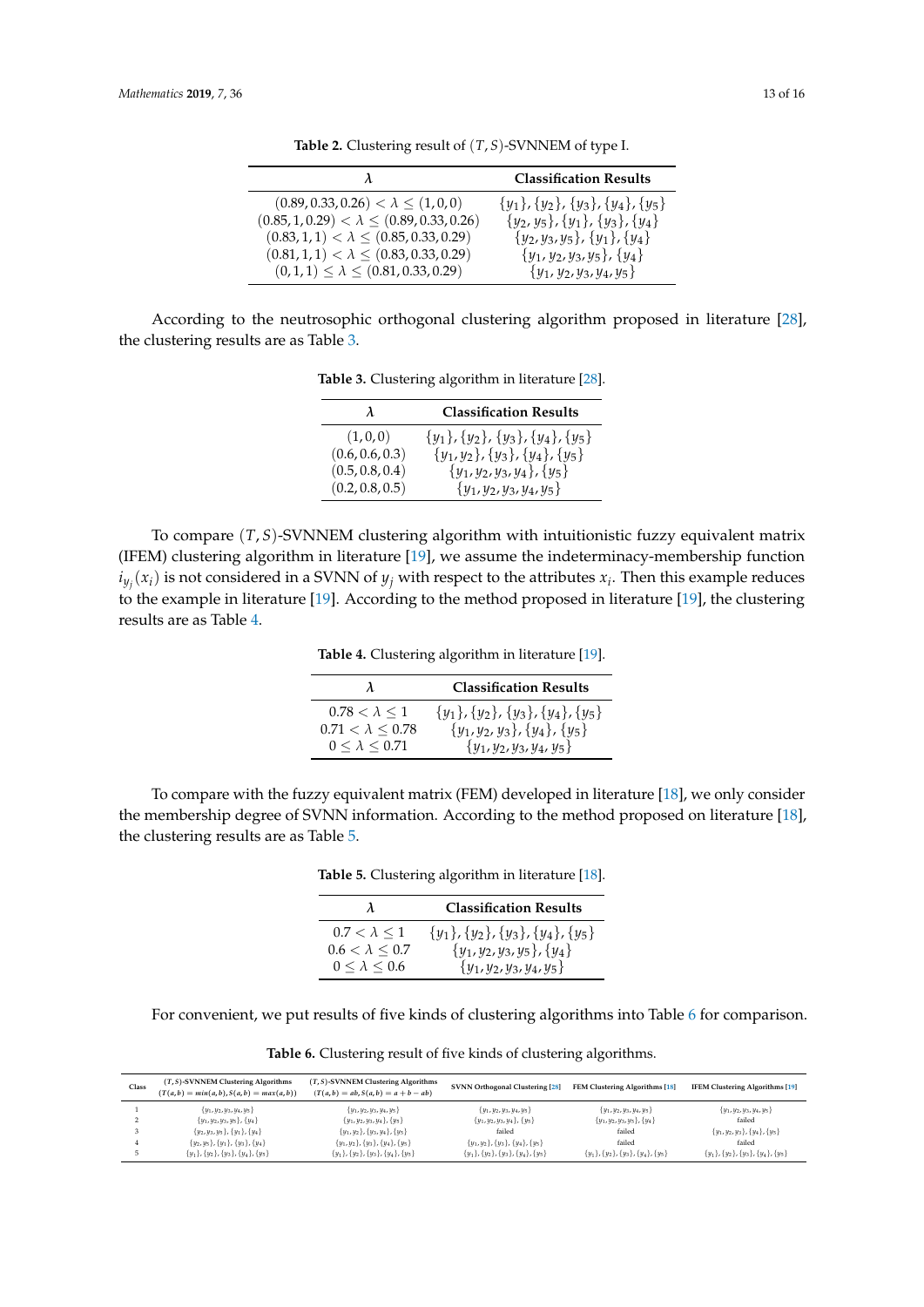## *5.2. Analysis of Comparative Results*

From Table [6,](#page-12-4) we can see that the clustering results of five clustering methods are different. The main reason can be given by following comparative analysis.

- (1) For the (*T*, *S*)-SVNNEM clustering algorithm, when the dual triangular modules of type I and II are chosen, they can be divided into five classifications with the same classification ability but different classification results. The reason is the min and max operators (type I) easily overlook the influence of other SVNN information on the whole.
- (2) Compare our method with literatures [\[18](#page-14-8)[,19\]](#page-14-9),  $y_i(i = 1, 2, 3, 4, 5)$  can only be divided into three classifications by the FEM clustering algorithm in literature [\[18\]](#page-14-8) and the IFEM clustering algorithm in literature [\[19\]](#page-14-9). The reason is that in the clustering process we use the SVNNM instead of the fuzzy matrix, which can better retain information. The classification results are more reasonable and comprehensive.
- (3) The method in literature [\[28\]](#page-14-18) does not calculate the equivalence matrix based on the similarity matrix, but from the classification results,  $y_i(i = 1, 2, 3, 4, 5)$  can only be divided into four classifications by SVNN orthogonal clustering algorithm in literature [\[28\]](#page-14-18), while  $y_i(i =$ 1, 2, 3, 4, 5) can be divided into five classifications by our clustering algorithm. For the example given in this paper, it shows that the (*T*, *S*)-SVNNEM clustering algorithm classification result is more accurate than SVNN orthogonal clustering algorithm in literature [\[28\]](#page-14-18).
- (4) Compared our method with the existing methods, as the value of  $\lambda$  changes, the result remains stable. That is, *λ* keeps the classification result within a certain range. Such as, when  $y_i(i = 1, 2, 3, 4, 5)$  needs to be divided into three classifications, we have  $(0, 0.4, 0.29)$  <  $\lambda \leq (0.71, 0.29, 0.17)$ . The classification results remain unchanged in this interval, while in literature [\[18,](#page-14-8)[28\]](#page-14-18) it cannot be divided into three classifications.

# <span id="page-13-4"></span>**6. Conclusions**

Currently, SVNS is a generalization of FS and IFS. It is more suitable for dealing with uncertainty, imprecise, incomplete and inconsistent information. In addition, clustering has attracted more and more attention. In this paper, the concepts of a (*T*, *S*)-based composition matrix and (*T*, *S*)-based single-valued neutrosophic number equivalence matrix have been developed. Further, a clustering algorithm has been developed. In order to illustrate the effectiveness and superiority of our method, a comparison example has been given. Finally, the comparative results of an example have been analyzed which shows the superiority of our method.

**Author Contributions:** J.M. conceived, wrote and revised this paper; H.-L.H. provided ideas and suggestions for the revision of this paper.

**Funding:** This research was funded by National Natural Science Foundation Project, grant number (11701089); Fujian Natural Science Foundation, grant number (2018J01422); Scientific Research Project of Minnan Normal University, grant number (MK201715).

**Acknowledgments:** This paper is supported by Institute of Meteorological Big Data-Digital Fujian and Fujian Key Laboratory of Data Science and Statistics.

**Conflicts of Interest:** The authors declare no conflict of interest.

# **References**

- <span id="page-13-0"></span>1. Zadeh, L.A. Fuzzy sets. *Inf. Control* **1965**, *8*, 338–356. [\[CrossRef\]](http://dx.doi.org/10.1016/S0019-9958(65)90241-X)
- <span id="page-13-1"></span>2. Atanassov, K. Intuitionistic fuzzy sets. *Fuzzy Sets Syst.* **1986**, *20*, 87–96. [\[CrossRef\]](http://dx.doi.org/10.1016/S0165-0114(86)80034-3)
- <span id="page-13-2"></span>3. Atanassov, K.; Gargov, G. Interval-valued intuitionistic fuzzy sets. *Fuzzy Sets Syst.* **1989**, *31*, 343–349. [\[CrossRef\]](http://dx.doi.org/10.1016/0165-0114(89)90205-4)
- <span id="page-13-3"></span>4. Smarandache, F. *A Unifying Field in Logics: Neutrosophy Logic*; American Research Press: Rehoboth, DE, USA, 1999; pp. 1–141.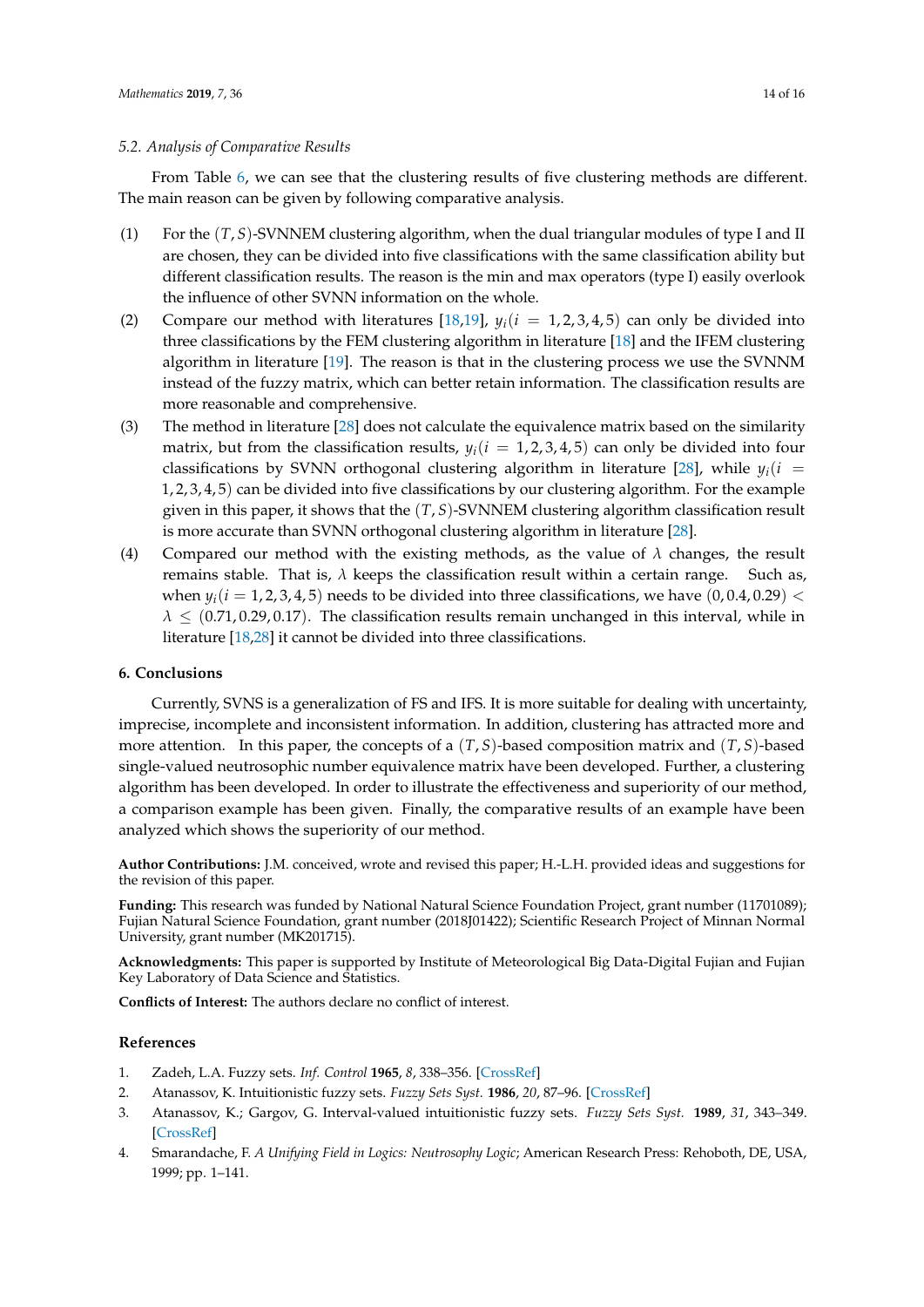- <span id="page-14-0"></span>5. Wang, H.; Smarandache, F.; Zhang, Y.Q.; Sunderraman, R. Single valued neutrosophic sets. *Multisp. Multistruct.* **2010**, *4*, 410–413.
- <span id="page-14-1"></span>6. Ngan, R.T.; Ali, M.; Le, H.S. *δ*-equality of intuitionistic fuzzy sets: a new proximity measure and applications in medical diagnosis. *Appl. Intell.* **2017**, *48*, 1–27. [\[CrossRef\]](http://dx.doi.org/10.1007/s10489-017-0986-0)
- <span id="page-14-2"></span>7. Luo, M.; Zhao, R. A distance measure between intuitionistic fuzzy sets and its application in medical diagnosis. *Artif. Intell. Med.* **2018**, *89*, 34–39. [\[CrossRef\]](http://dx.doi.org/10.1016/j.artmed.2018.05.002) [\[PubMed\]](http://www.ncbi.nlm.nih.gov/pubmed/29891424)
- <span id="page-14-3"></span>8. Huang, H.L. New distance measure of single-valued neutrosophic sets and its application. *Int. J. Intell. Syst.* **2016**, *31*, 1021–1032. [\[CrossRef\]](http://dx.doi.org/10.1002/int.21815)
- 9. Mo, J.M.; Huang, H.L. Dual generalized nonnegative normal neutrosophic Bonferroni mean operators and their application in multiple attribute decision making. *Information* **2018**, *9*, 201. [\[CrossRef\]](http://dx.doi.org/10.3390/info9080201)
- 10. Ye, J. Intuitionistic fuzzy hybrid arithmetic and geometric aggregation operators for the decision-making of mechanical design schemes. *Appl. Intell.* **2017**, *47*, 1–9. [\[CrossRef\]](http://dx.doi.org/10.1007/s10489-017-0930-3)
- <span id="page-14-19"></span>11. Broumi, S.; Smarandache, F. Several similarity measures of neutrosophic sets. *Neutrosophic Sets Syst.* **2013**, *1*, 54–62.
- <span id="page-14-4"></span>12. Garg, H.; Rani, D. A robust correlation coefficient measure of complex intuitionistic fuzzy sets and their applications in decision-making. *Appl. Intell.* **2018**. [\[CrossRef\]](http://dx.doi.org/10.1007/s10489-018-1290-3)
- <span id="page-14-5"></span>13. Kumar, S.V.A.; Harish, B.S. A modified intuitionistic fuzzy clustering algorithm for medical image segmentation. *J. Intell. Syst.* **2017**. [\[CrossRef\]](http://dx.doi.org/10.1515/jisys-2016-0241)
- 14. Li, Q.Y.; Ma, Y.C.; Smarandache, F.; Zhu, S.W. Single-valued neutrosophic clustering algorithm based on Tsallis entropy maximization. *Axioms* **2018**, *7*, 57. [\[CrossRef\]](http://dx.doi.org/10.3390/axioms7030057)
- 15. Verma, H.; Agrawal, R.K.; Sharan, A. An improved intuitionistic fuzzy c-means clustering algorithm incorporating local information for brain image segmentation. *Appl. Soft Comput.* **2016**, *46*, 543–557. [\[CrossRef\]](http://dx.doi.org/10.1016/j.asoc.2015.12.022)
- 16. Qureshi, M.N.; Ahamad, M.V. An improved method for image segmentation using k-means clustering with neutrosophic logic. *Procedia Comput. Sci.* **2018**, *132*, 534–540. [\[CrossRef\]](http://dx.doi.org/10.1016/j.procs.2018.05.006)
- <span id="page-14-7"></span>17. Seising, R. The emergence of fuzzy sets in the decade of the perceptron-lotfi A. Zadeh's and Frank Rosenblatt's research work on pattern classification. *Mathematics* **2018**, *6*, 110. [\[CrossRef\]](http://dx.doi.org/10.3390/math6070110)
- <span id="page-14-8"></span>18. Chen, S.L.; Li, J.G.; Wang, X.G. *Fuzzy Set Theory and Its Application*; Science Press: Beijing, China, 2005; pp. 94–113.
- <span id="page-14-9"></span>19. Zhang, H.M.; Xu, Z.S.; Chen, Q. Clustering approach to intuitionistic fuzzy sets. *Control Decis.* **2007**, *22*, 882–888.
- <span id="page-14-10"></span>20. Guan, C.; Yuen, K.K.F.; Coenen, F. Towards an intuitionistic fuzzy agglomerative hierarchical clustering algorithm for music recommendation in folksonomy. In Proceedings of the IEEE International Conference on Systems, Kowloon, China, 9–12 October 2016; pp. 2039–2042.
- <span id="page-14-11"></span>21. Kuo, R.J.; Lin, T.C.; Zulvia, F.E.; Tsai, C.Y. A hybrid metaheuristic and kernel intuitionistic fuzzy c-means algorithm for cluster analysis. *Appl. Soft Comput.* **2018**, *67*, 299–308. [\[CrossRef\]](http://dx.doi.org/10.1016/j.asoc.2018.02.039)
- <span id="page-14-12"></span>22. Xu, Z.S.; Tang, J.; Liu, S. An orthogonal algorithm for clustering iIntuitionistic fuzzy information. *Int. J. Inf.* **2011**, *14*, 65–78.
- <span id="page-14-13"></span>23. Zhao, H.; Xu, Z.S.; Liu, S.S.; Wang, Z. Intuitionistic fuzzy MST clustering algorithms. *Comput. Ind. Eng.* **2012**, *62*, 1130–1140. [\[CrossRef\]](http://dx.doi.org/10.1016/j.cie.2012.01.007)
- <span id="page-14-14"></span>24. Sahu, M.; Gupta, A.; Mehra, A. Hierarchical clustering of interval-valued intuitionistic fuzzy relations and its application to elicit criteria weights in MCDM problems. *Opsearch* **2017**, *54*, 1–29. [\[CrossRef\]](http://dx.doi.org/10.1007/s12597-016-0282-5)
- <span id="page-14-15"></span>25. Zhang, H.W. C-means clustering algorithm based on interval-valued intuitionistic fuzzy sets. *Comput. Appl. Softw.* **2011**, *28*, 122–124.
- <span id="page-14-16"></span>26. Ye, J. Single-valued neutrosophic clustering algorithms based on similarity measures. *J. Classif.* **2017**, *34*, 1–15. [\[CrossRef\]](http://dx.doi.org/10.1007/s00357-017-9225-y)
- <span id="page-14-17"></span>27. Guo, Y.; Xia, R.; Şengür, A.; Polat, K. A novel image segmentation approach based on neutrosophic c-means clustering and indeterminacy filtering. *Neural Comput. Appl.* **2017**, *28*, 3009–3019. [\[CrossRef\]](http://dx.doi.org/10.1007/s00521-016-2441-2)
- <span id="page-14-18"></span>28. Ali, M.; Le, H.S.; Khan, M.; Tung, N.T. Segmentation of dental x-ray images in medical imaging using neutrosophic orthogonal matrices. *Expert Syst. Appl.* **2018**, *91*, 434–441. [\[CrossRef\]](http://dx.doi.org/10.1016/j.eswa.2017.09.027)
- <span id="page-14-6"></span>29. Ye, J. Single-valued neutrosophic minimum spanning tree and its clustering method. *J. Intell. Syst.* **2014**, *23*, 311–324. [\[CrossRef\]](http://dx.doi.org/10.1515/jisys-2013-0075)